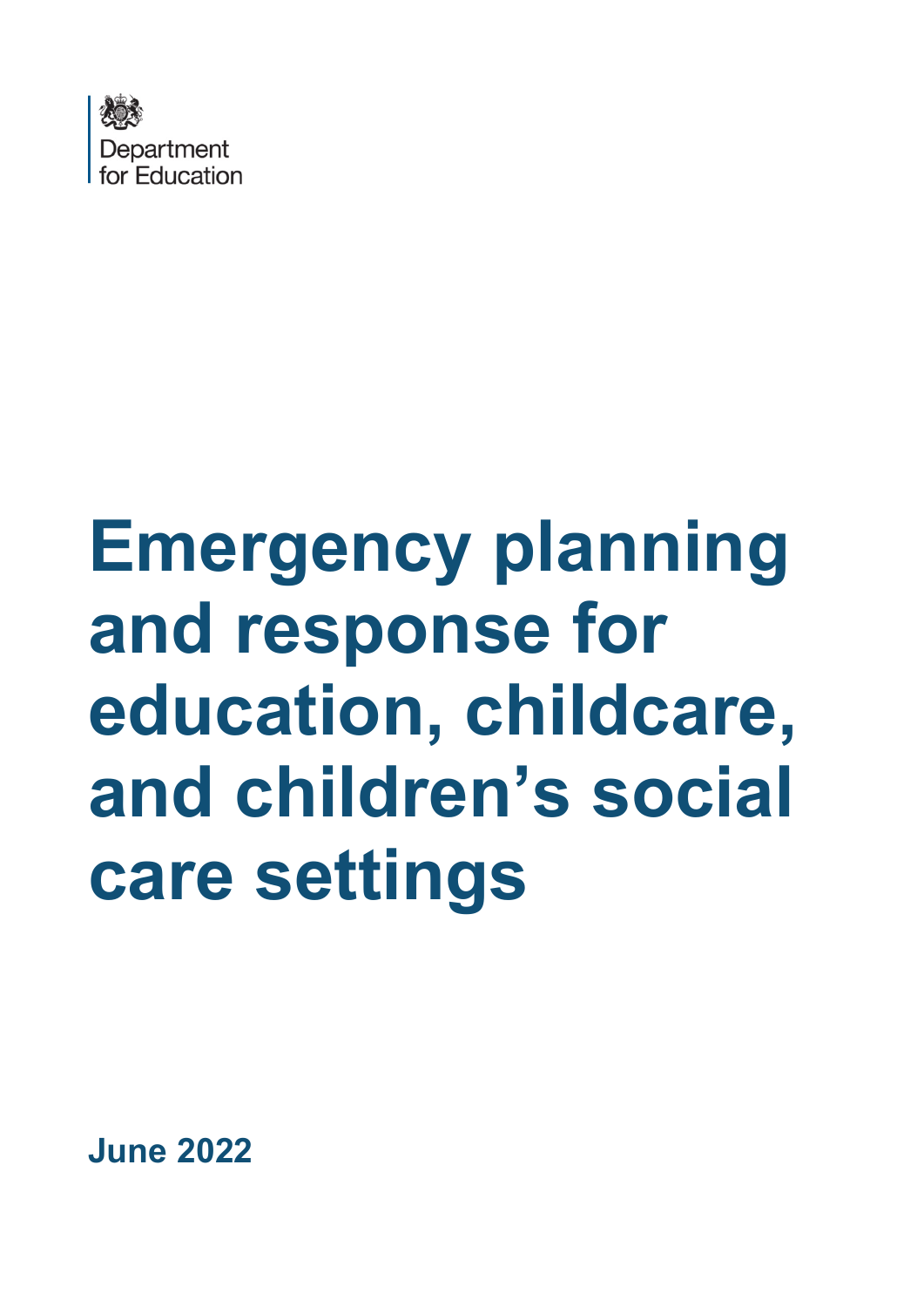# **Contents**

| Introduction                                                                  | 4              |
|-------------------------------------------------------------------------------|----------------|
| Expiry or review date                                                         | 4              |
| What has changed                                                              | $\overline{4}$ |
| Overview                                                                      | 5              |
| Making an emergency plan                                                      | 5              |
| The planning process                                                          | 6              |
| Emergency plan template and guidance                                          | 6              |
| <b>Resources</b>                                                              | 6              |
| Significant public health incidents                                           | $\overline{7}$ |
| Severe weather                                                                | 8              |
| Security-related incidents in schools and colleges                            | 8              |
| Supporting your workforce, children, pupils and students through an emergency | 9              |
| Workforce                                                                     | 9              |
| Staff shortages during an emergency                                           | 9              |
| <b>Early Years</b>                                                            | 9              |
| Wraparound and out of schools setting providers                               | 10             |
| Schools and FE                                                                | 10             |
| Children's social care providers                                              | 11             |
| <b>Prioritising places</b>                                                    | 11             |
| <b>Early Years providers</b>                                                  | 12             |
| Remote education                                                              | 12             |
| <b>Free School Meals</b>                                                      | 13             |
| <b>Early Years</b>                                                            | 13             |
| Schools and FE                                                                | 13             |
| Recording attendance during an emergency                                      | 13             |
| <b>Vulnerable Children and Young People</b>                                   | 14             |
| Safeguarding partners and designated safeguarding leads                       | 15             |
| Wellbeing and support                                                         | 15             |
| Exam and assessment disruption                                                | 16             |
| <b>Assessments</b>                                                            | 16             |
| <b>Selective Admissions Testing</b>                                           | 17             |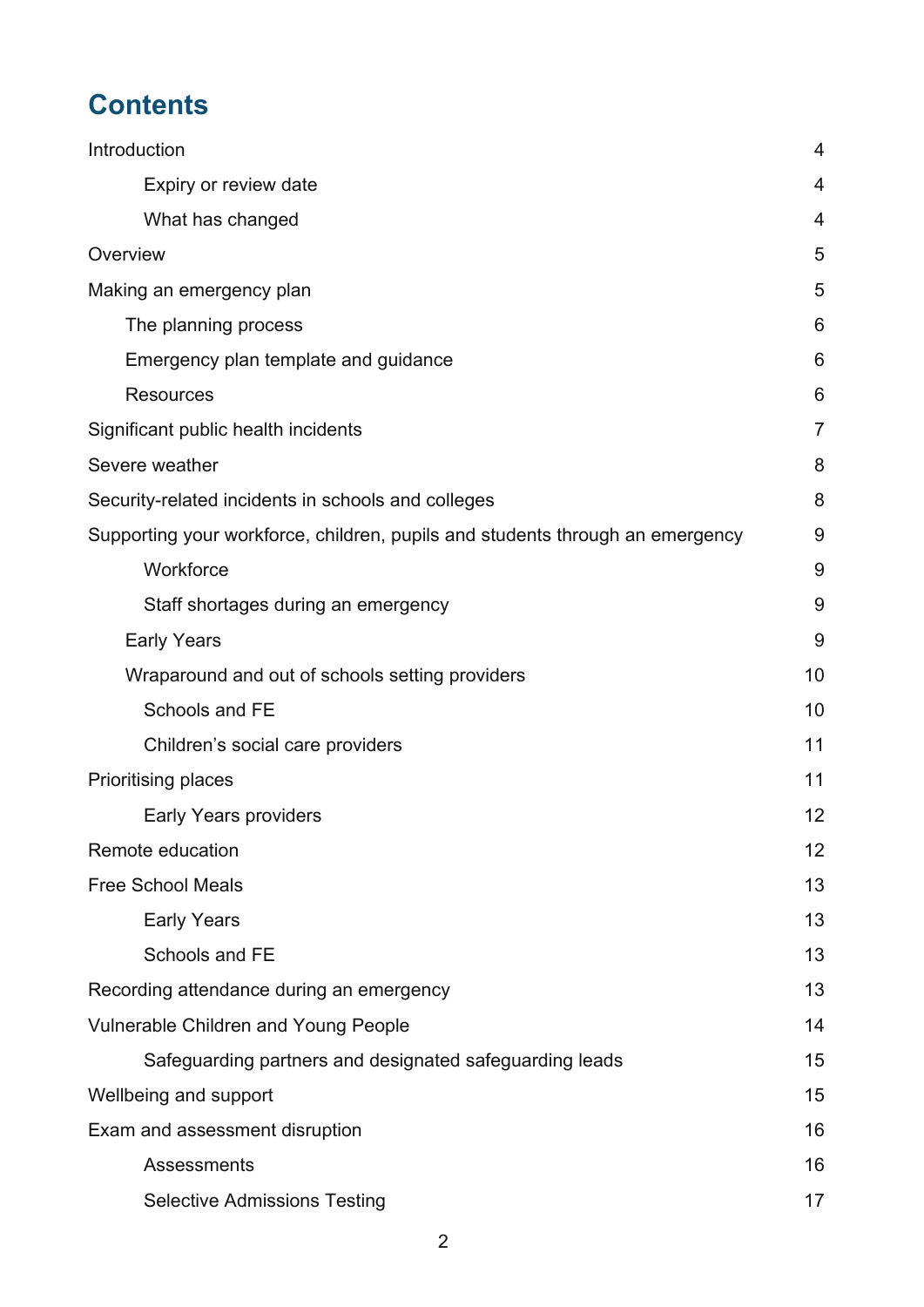| 18<br>Residential specialist settings<br>18<br>Insurance<br>18<br><b>Business interruption Insurance</b><br>19<br><b>Public liability Insurance</b><br>19<br>Contact details and useful information<br>19<br>Incident alert team<br>19<br>Useful information<br>21<br>Annex A – Vulnerable Children and Young People<br>22<br>Annex B - Critical Workers | SEND and specialist settings | 17 |
|----------------------------------------------------------------------------------------------------------------------------------------------------------------------------------------------------------------------------------------------------------------------------------------------------------------------------------------------------------|------------------------------|----|
|                                                                                                                                                                                                                                                                                                                                                          |                              |    |
|                                                                                                                                                                                                                                                                                                                                                          |                              |    |
|                                                                                                                                                                                                                                                                                                                                                          |                              |    |
|                                                                                                                                                                                                                                                                                                                                                          |                              |    |
|                                                                                                                                                                                                                                                                                                                                                          |                              |    |
|                                                                                                                                                                                                                                                                                                                                                          |                              |    |
|                                                                                                                                                                                                                                                                                                                                                          |                              |    |
|                                                                                                                                                                                                                                                                                                                                                          |                              |    |
|                                                                                                                                                                                                                                                                                                                                                          |                              |    |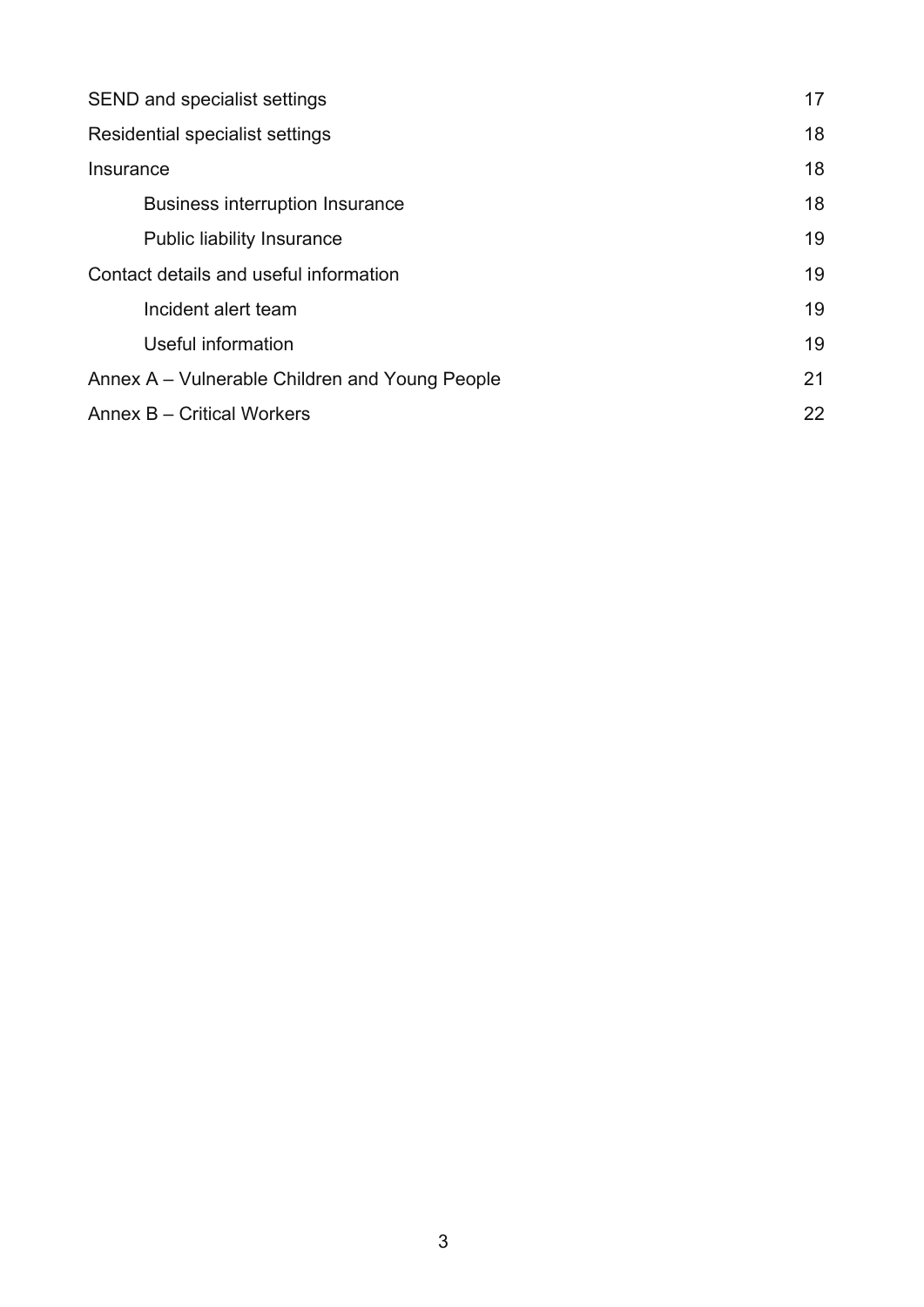# <span id="page-3-0"></span>**Introduction**

This publication provides non-statutory guidance. It has been produced to help all education, childcare, and children's social care settings respond to emergencies.

This guidance does not cover every aspect of what settings should do in relation to emergency planning. Settings must comply with their legal responsibilities, including under health and safety law and should seek legal advice as needed.

## <span id="page-3-1"></span>**Expiry or review date**

This guidance will be reviewed before April 2023.

## <span id="page-3-2"></span>**What has changed**

This guidance replaces the previous advice on emergency planning for education and childcare settings which only applied to schools and early years.

This guidance now applies to:

- early years
- wraparound childcare and out of school settings
- children's social care residential providers
- schools
- further education
- higher education
- SEND and specialist settings

This guidance does not apply to:

• nannies or au pairs, as they work in the child's or children's family home

We have added information on:

- [Making an emergency plan](#page-4-1)
- [Prioritising education](#page-10-1)
- [Significant public health incidents](#page-6-0)
- [Workforce issues](#page-8-2)
- [Supporting staff, children, pupils and students during and following an emergency](#page-8-0) [in your setting](#page-8-0)
- [Insurance](#page-17-1)
- [Remote education](#page-11-1)
- [Free school meals](#page-11-2)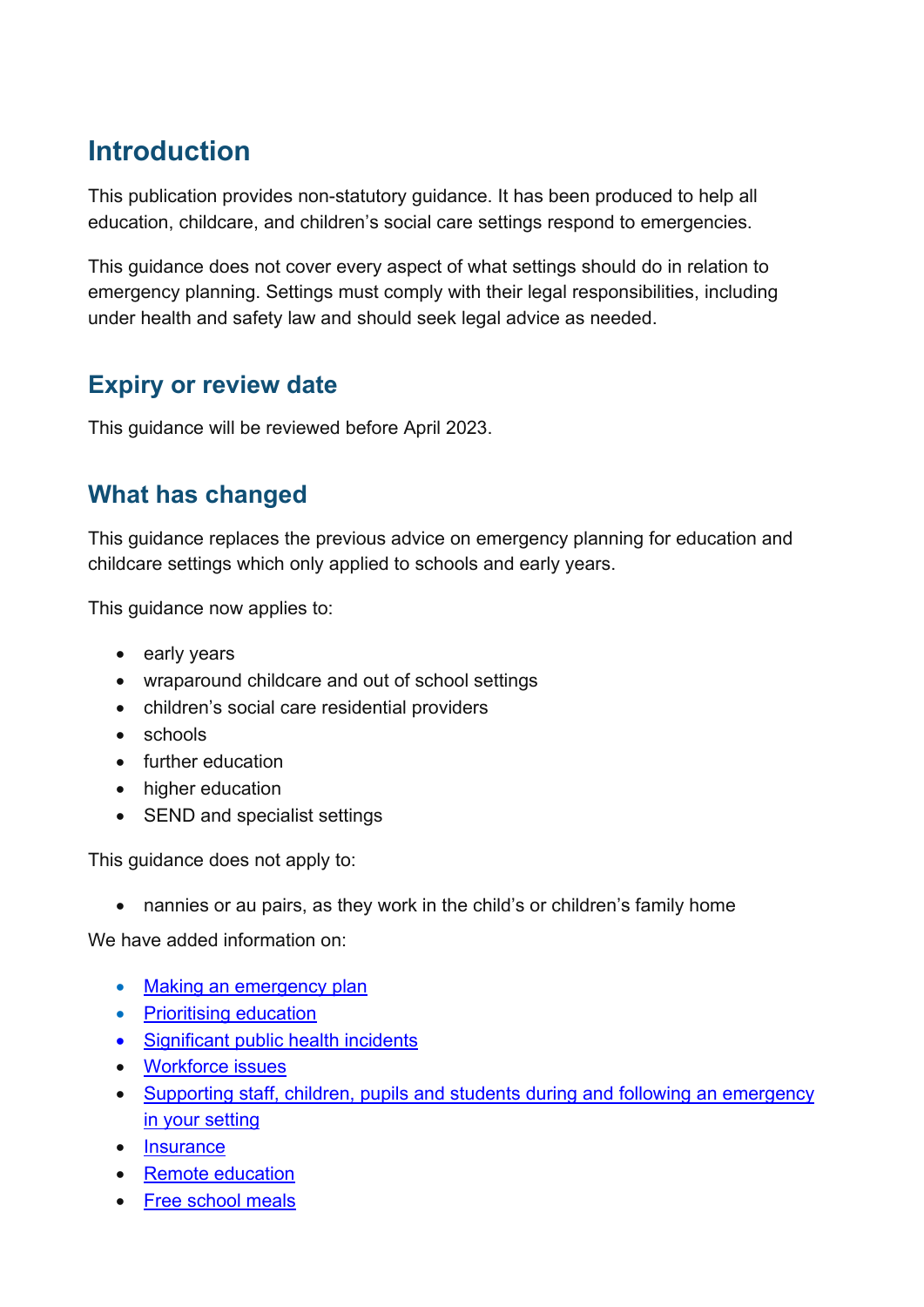# <span id="page-4-0"></span>**Overview**

Every emergency is different but, in all cases, educational and wellbeing impacts should be considered when taking any emergency and risk management actions.

You should do your best to minimise the amount and length of any disruption to education or childcare, including maximising the number of children, pupils and students who are in face-to-face provision. Safeguarding and promoting the welfare of children remains of paramount importance. You must continue to have regard to any statutory safeguarding guidance that applies to you and your setting.

## <span id="page-4-1"></span>**Making an emergency plan**

All education, childcare, and children's social care settings should have emergency plans in place detailing what you would do and how you would respond if you needed to take any temporary actions in the event of an emergency.

The aim of an emergency plan is to help you and your staff respond effectively to an emergency at the setting or on an educational visit or outing while, where possible, continuing to prioritise and maximise face-to-face learning.

Your emergency plan should be generic enough to cover a range of potential incidents occurring during, and outside, normal working hours including weekends and holidays. These incidents include:

- public health incidents (e.g. a significant infectious disease incident)
- severe weather (e.g. flooding)
- serious injury to a child, pupil, student, or member of staff (e.g. transport accident)
- significant damage to property (e.g. fire)
- criminal activity (e.g. bomb threat)
- the effects of a disaster in the local community

You should also include emergency procedures for:

- extended services, for example for school breakfast clubs, after-school clubs and holiday activities
- open days, transition or taster days
- live performances with an audience

A good plan should cover:

• roles and responsibilities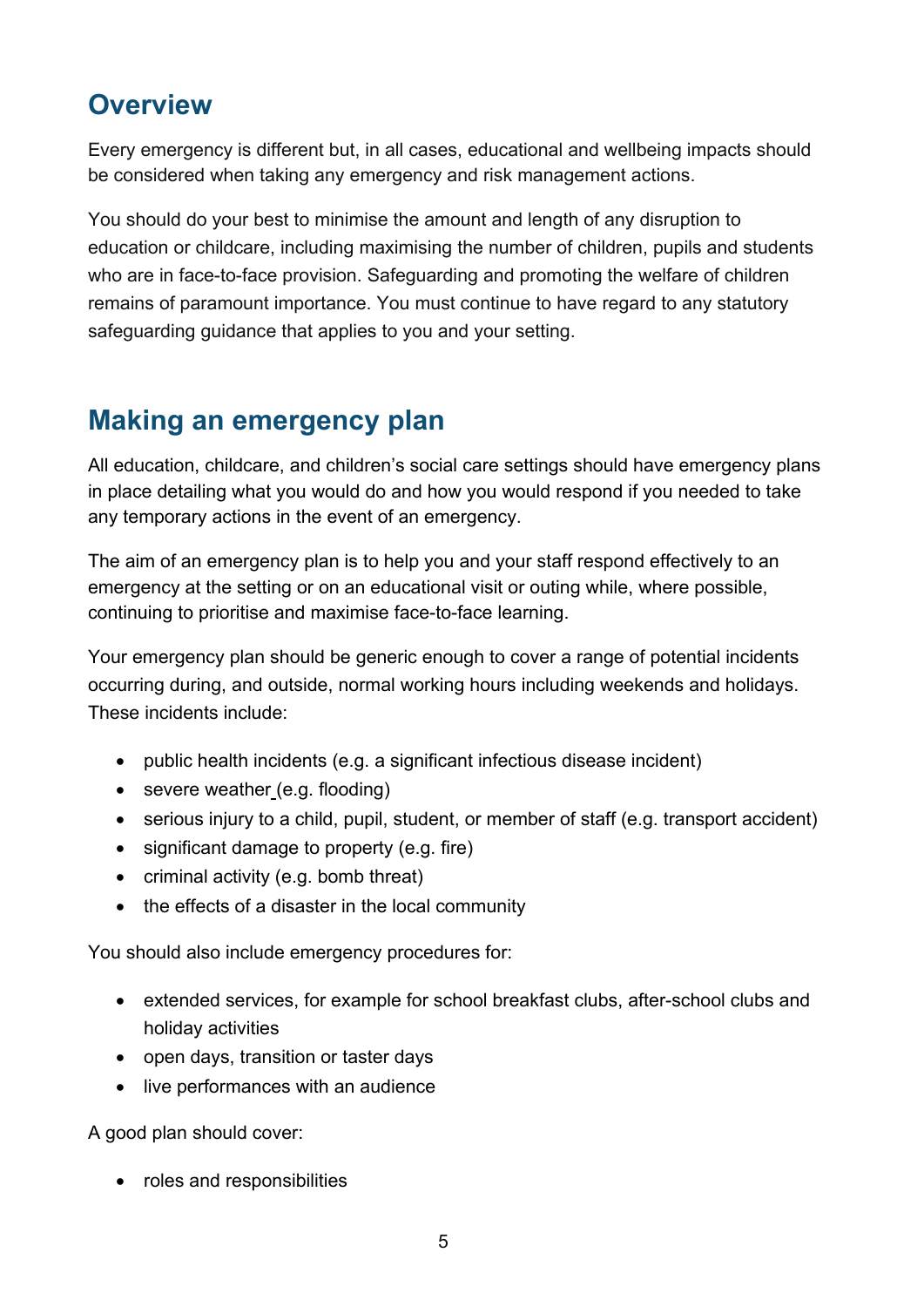- when and how to seek advice should you need it
- details on the types of steps you might take in the event of an emergency and
- actions you would take to enact them quickly
- how you would ensure every child, pupil or student receives the quantity and quality of education and care to which they are normally entitled, including through remote education where appropriate
- how you would communicate any changes to children, pupils, students, parents, carers and staff; and how you would respond if your advice is not accepted

If you are a setting with wider facilities, you should ensure that emergency plans cover the whole of your estate. This includes your facilities which may not be used for educational purposes such as accommodation, leisure or entertainment facilities, conference centres and other facilities which you may rent out.

#### <span id="page-5-0"></span>**The planning process**

Preparing for emergencies is an ongoing process involving:

- risk assessment
- planning
- training
- exercises
- reviewing

Throughout each stage of this process, it is important that you consult members of staff, management boards and governors (or their equivalent for your setting) to gain their involvement and support.

#### <span id="page-5-1"></span>**Emergency plan template and guidance**

An example of a schools emergency plan template and accompanying guidance is available to download from [Nottinghamshire County Council.](https://www.nottinghamshire.gov.uk/planning-and-environment/emergencies-and-disruption/school-emergencies) All settings may find this a helpful resource.

Whether you adopt the template or choose to use your own, you can use the guidance to develop appropriate arrangements for your setting.

#### <span id="page-5-2"></span>**Resources**

Here are some resources that all settings may find helpful. [Nottinghamshire County](https://www.nottinghamshire.gov.uk/planning-and-environment/emergencies-and-disruption/school-emergencies)  [Council](https://www.nottinghamshire.gov.uk/planning-and-environment/emergencies-and-disruption/school-emergencies) has developed resources to help train school staff and run exercises, including:

• risk assessment and planning templates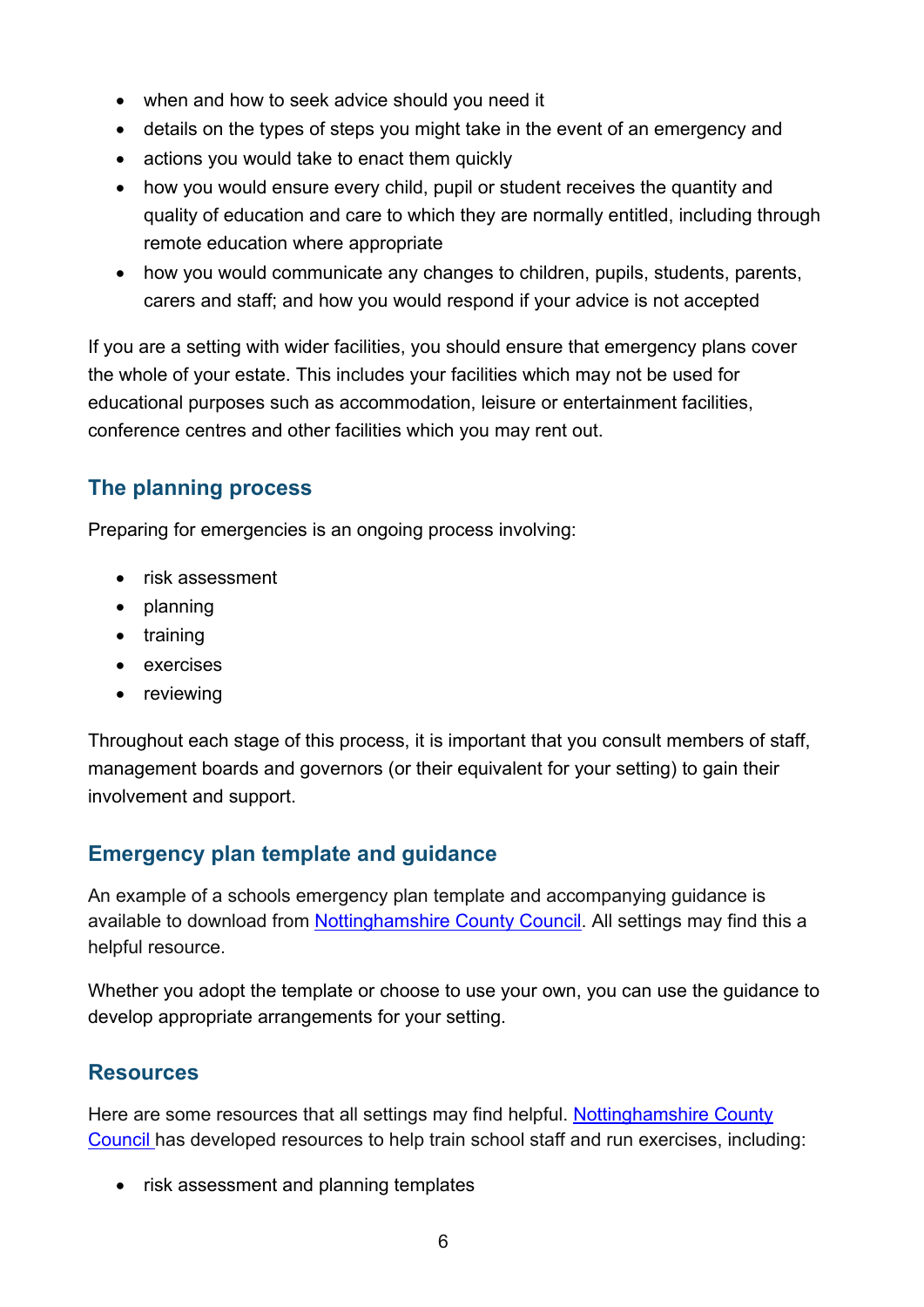- training materials
- tabletop exercises

You may not need to use all these resources to have an effective emergency plan, and these documents do not need to replace any existing arrangements your setting has in place.

Your local authority may have already sent emergency planning guidance to your setting. If so, please contact your local authority for advice before using these resources.

The Cabinet Office has developed a single point of reference for emergency planning [terminology.](https://www.gov.uk/government/publications/emergency-responder-interoperability-lexicon)

To prepare younger children for how to handle an emergency situation, resources are also available on emergency planning to use in classroom lessons including [Electronic](http://www.whatif-guidance.org/)  [storybooks, games and puzzles.](http://www.whatif-guidance.org/)

# <span id="page-6-0"></span>**Significant public health incidents**

A single suspected outbreak or incident of infectious disease will not normally constitute an emergency. Most infectious diseases in education, childcare, and children's social care settings can be managed by following the UK Health Security Agency's [\(UKHSA\)](https://www.gov.uk/government/publications/health-protection-in-schools-and-other-childcare-facilities/chapter-4-what-to-do-if-you-suspect-an-outbreak-of-infection)  [health protection in education and childcare settings guidance.](https://www.gov.uk/government/publications/health-protection-in-schools-and-other-childcare-facilities/chapter-4-what-to-do-if-you-suspect-an-outbreak-of-infection) 

Emergency plans should include a range of steps that you might take in the event of a significant public health incident. They should also include when you might consider seeking specialist advice from your **UKHSA health protection team** in line with the [UKHSA health protection in education and childcare settings guidance.](https://www.gov.uk/government/publications/health-protection-in-schools-and-other-childcare-facilities/chapter-3-public-health-management-of-specific-infectious-diseases)

Registered medical practitioners in England and Wales have a statutory duty to notify their local authority or local UKHSA health protection team of suspected cases of certain (notifiable) infectious diseases. Settings will be contacted if there are actions required within the setting as part of public health management.

In large-scale public health incidents where decisions about actions to take in education, childcare and social care settings are made at a national level, DfE will work with the Department of Health and Social Care (DHSC), UKHSA, the Chief Medical Officer, and other government departments, as well as relevant local authorities and directors of public health.

If you are an HE provider, you should ensure that responses to the most serious public health incidents are discussed with your local director of public health and agreed in advance as part of your contingency planning, for example for the start of academic years.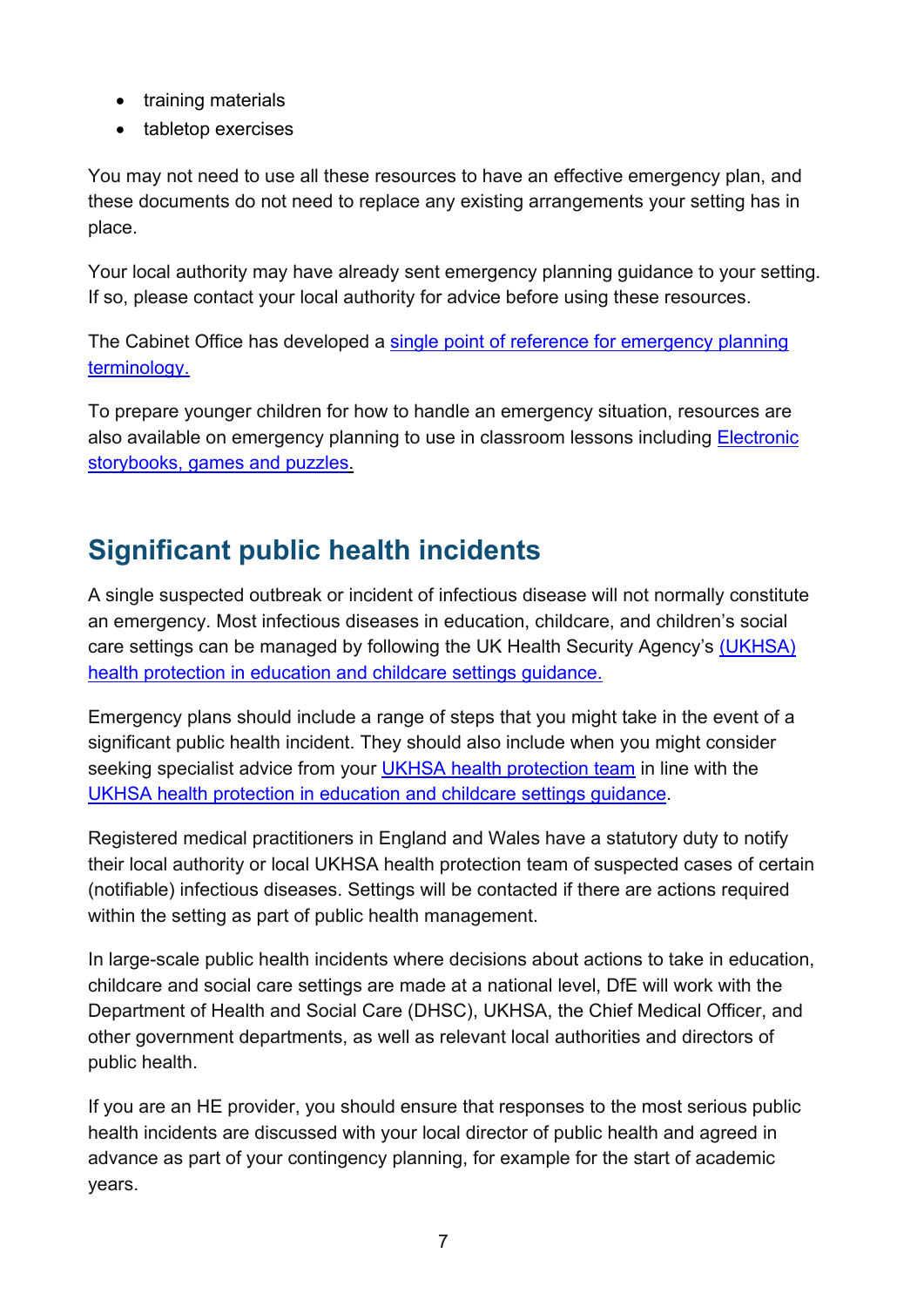# <span id="page-7-0"></span>**Severe weather**

During severe weather conditions, such as flooding, storms, or snow, you should keep your setting open for as many children, pupils or students as possible. However, it might be necessary to close temporarily due to inaccessibility or risk of injury. You should do all you can to reopen as soon as possible.

Where settings are temporarily closed during severe weather, they should consider providing remote education for the duration of the closure in line with [DfE guidance.](https://www.gov.uk/government/publications/providing-remote-education-guidance-for-schools) Providing remote education does not change the imperative to remain open, or to reopen as soon as possible.

Those schools that are a member of the [Risk Protection Arrangement](https://www.gov.uk/guidance/the-risk-protection-arrangement-rpa-for-schools) can contact the team to request assistance with damage/issues.

If flooding or severe weather has significantly impacted your setting and you require additional support, you should contact the incident alert team who will be able to assist you with getting your setting reopened as quickly and safely as possible.

#### **Email:** [incident.alert@education.gov.uk](mailto:incident.alert@education.gov.uk)

If you are an early years, wraparound childcare or out-of-school activities provider and have had to move to temporary premises, you should check to see if you need to register [with Ofsted](https://www.gov.uk/government/publications/how-to-register-on-the-early-years-register) at your new premises.

If you are a children's social care provider and have moved to temporary premises, you should tell your relevant placing local authorities immediately and check to see if you need to [register with Ofsted](https://www.gov.uk/government/publications/how-to-register-on-the-early-years-register) at your new premises (who may share the information with DfE).

# <span id="page-7-1"></span>**Security-related incidents in schools and colleges**

It is important for schools and colleges to have a policy and plan in place to manage and respond to security-related incidents.

A school/college's security policy should complement their safeguarding policy, particularly where it puts in place measures to protect students; and address the threat of serious violence. It should form part of your suite of policies to ensure the health, safety and well-being of students and staff including in relation to the online environment.

Staff and students should be familiar with what is required by the school's/college security policy and plan. Senior staff should have an awareness of relevant security networks and be able to evaluate and assess the impact of any new initiatives on your security policy and its day-to-day operation.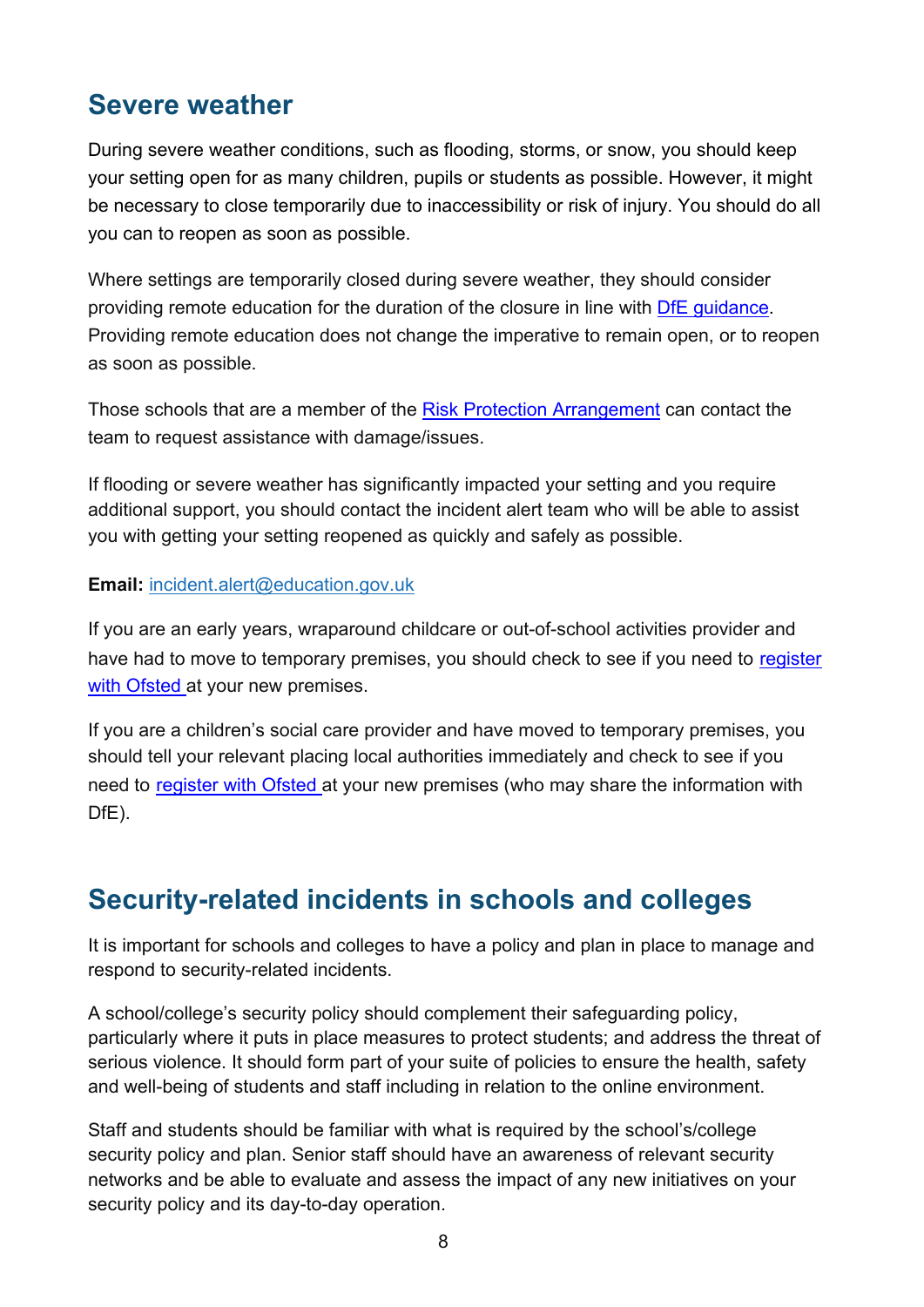[School and college security](https://www.gov.uk/government/publications/school-and-college-security/school-and-college-security) is non-statutory guidance for schools and colleges that covers a range of guidance and templates to help schools and colleges consider the risk from a range of security related threats, including crime and terrorism.

# <span id="page-8-0"></span>**Supporting your workforce, children, pupils and students through an emergency**

#### <span id="page-8-1"></span>**Workforce**

As an employer, you should be able to explain to your workforce any steps taken to keep staff safe at work as part of your emergency plans.

Your workplace risk assessment should already consider any risks to female employees of childbearing age and, in particular, risks to new and expectant mothers. Employers should discuss concerns with staff.

The Health and Safety Executive (HSE) has more information on [managing risk and risk](https://www.hse.gov.uk/simple-health-safety/risk/index.htm?utm_source=hse.gov.uk&utm_medium=refferal&utm_campaign=risk&utm_content=home-page-info)  [assessment in the workplace.](https://www.hse.gov.uk/simple-health-safety/risk/index.htm?utm_source=hse.gov.uk&utm_medium=refferal&utm_campaign=risk&utm_content=home-page-info)

[UKHSA's health protection in education and childcare settings guidance](https://www.gov.uk/government/publications/health-protection-in-schools-and-other-childcare-facilities/chapter-1-introduction-to-infections) also contains practical advice on managing a range of infections, including for those who may be at higher risk of infection.

## <span id="page-8-2"></span>**Staff shortages during an emergency**

You are best placed to determine the workforce required to meet the needs of children, pupils and students in your setting. In children's social care settings, providers are best placed to determine the workforce required to meet the needs of the children in the setting.

Where you are experiencing staff absences, in the first instance, you should follow your usual process for covering absences.

#### <span id="page-8-3"></span>**Early Years**

The Early Years Foundation Stage [\(EYFS\) Statutory Framework](https://www.gov.uk/government/publications/early-years-foundation-stage-framework--2) sets the standards that schools and childcare settings must meet for the learning, development and care of children from birth to 5 years old.

Settings that are experiencing staff shortages should:

• work with their local authority to identify how appropriate provision can be put in place while keeping staffing arrangements as consistent as possible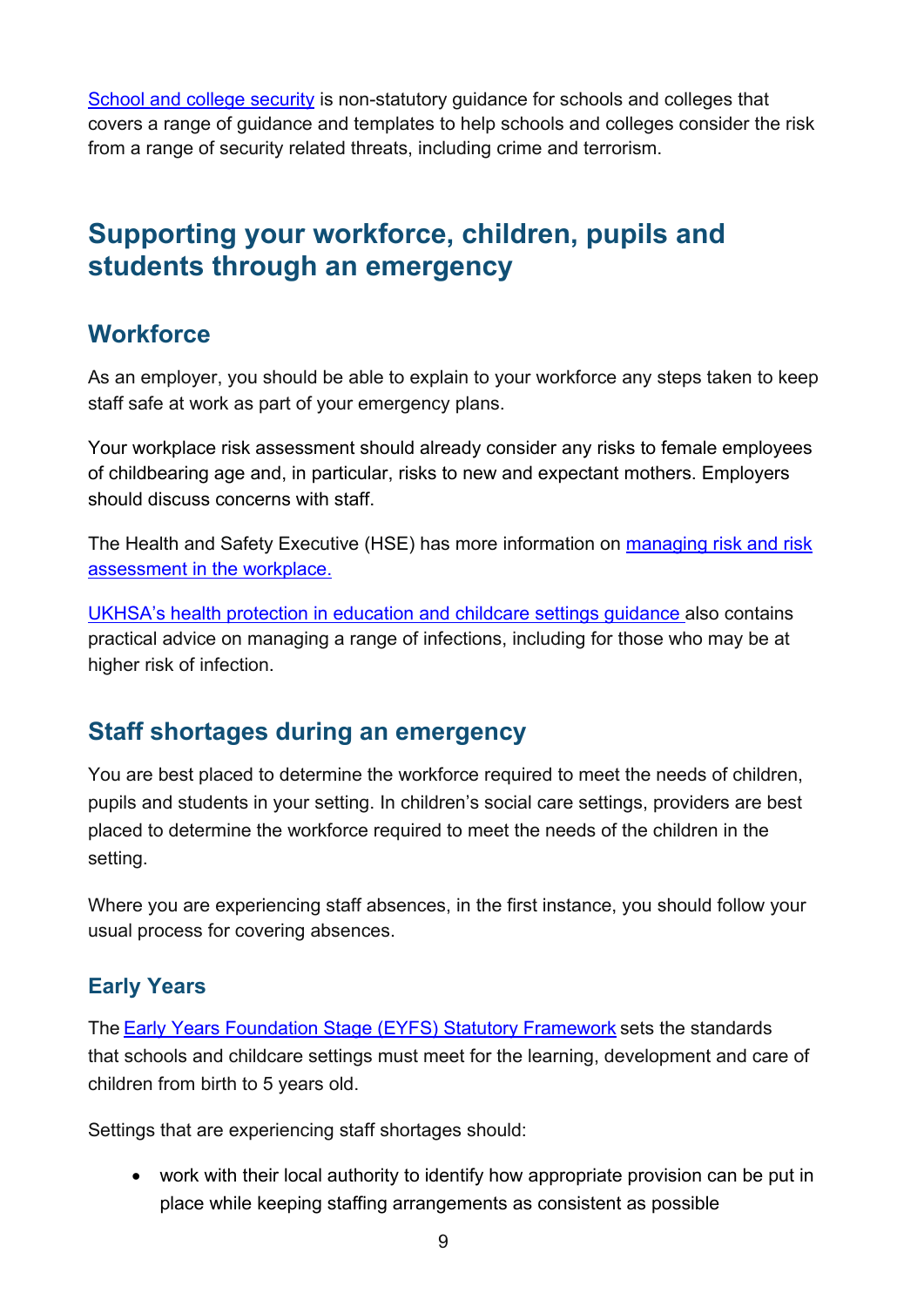• where necessary, pool staff with another setting or take on qualified and Disclosure and [Barring Service](https://www.gov.uk/government/organisations/disclosure-and-barring-service) (DBS) checked staff from other educational settings (including local registered childminders) that have been closed, or invite local registered childminders to work with them at the setting – registered childminders can already do this under the 50 / 50 registration flexibility they have, providing they have [approval from Ofsted.](https://www.gov.uk/government/publications/childcare-providers-eya-approval-to-operate-from-non-domestic-premises)

In some cases, you may choose to respond to staff and child absences by temporarily mixing age groups of children who would otherwise be educated or cared for separately. Ratios should be guided by all relevant requirements and by the needs of individual children within the group. For the purposes of meeting EYFS ratio and qualification requirements, all staff educating or caring for a mixed age group of children can be considered 'available to work directly with' all of the children who have been grouped together.

In all circumstances, you remain responsible for maintaining the quality of care, safety and security of the children in your setting.

#### <span id="page-9-0"></span>**Wraparound and out of schools setting providers**

Wraparound and out of schools setting providers may also consider:

- bringing together groups and classes with staff working together
- using Disclosure and Barring Service (DBS) checked staff or volunteers from other settings to provide cover supervision or oversee alternative activities
- re-arranging sessions
- working with the local authority to identify how appropriate provision can be put in place

# <span id="page-9-1"></span>**Schools and FE**

If you are a school or FE provider and some of your teachers can't get to work due to an emergency, you may want to consider, for example:

- continuing to make use of temporary staff
- the way in which you deploy your staff and using existing staff more flexibly
- bringing together groups and classes with teachers and support staff working together

Schools considering modifying their class arrangements will need to be mindful of the limits placed on group size by factors such as the school estate and the Infant Class Size Regulations. These regulations limit the size of an infant class to 30 pupils per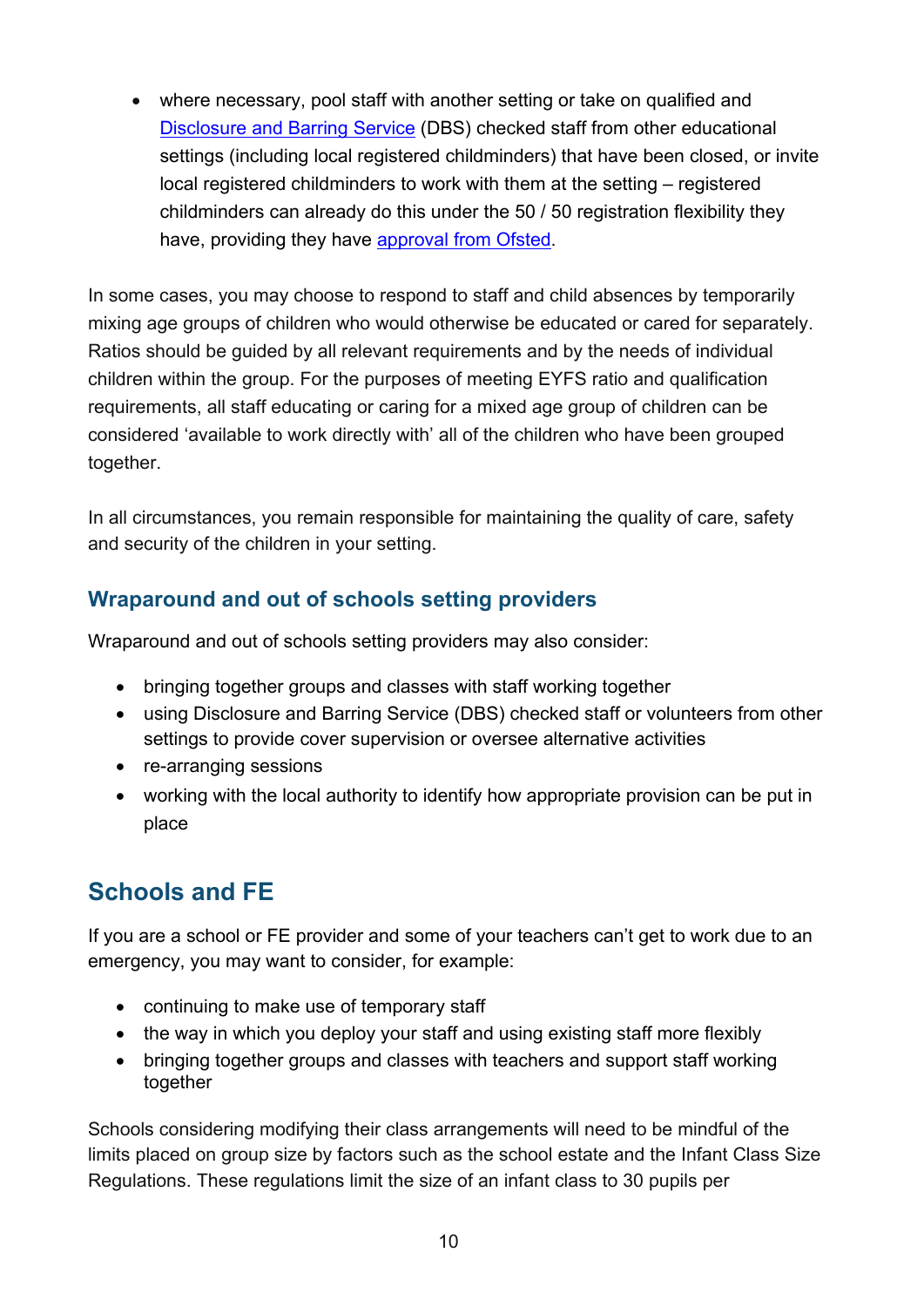schoolteacher, subject to some limited exceptions set out in the [School Admissions](https://www.gov.uk/government/publications/school-admissions-code--2)  [Code.](https://www.gov.uk/government/publications/school-admissions-code--2)

## <span id="page-10-0"></span>**Children's social care providers**

This section applies to providers of residential children's social care provision. Guidance for local authority children's social care services is [provided by the Department for](https://assets.publishing.service.gov.uk/government/uploads/system/uploads/attachment_data/file/759744/181116_LA_preparedness_guide_for_cx_v6.10__004_.pdf)  [Levelling Up, Housing and Communities.](https://assets.publishing.service.gov.uk/government/uploads/system/uploads/attachment_data/file/759744/181116_LA_preparedness_guide_for_cx_v6.10__004_.pdf)

In all circumstances, children's home providers remain responsible for maintaining the quality of care, safety and security of the children in their setting.

Settings that are experiencing staff shortages should: 

- work with their relevant placing local authorities to identify how appropriate provision can be put in place while keeping staffing arrangements as consistent as possible
- where possible, pool staff with another setting; or
- where necessary, consider whether you need to make use of agency staff.

Children's home providers may also wish to consult the [Guide to the Children's Homes](https://www.gov.uk/government/publications/childrens-homes-regulations-including-quality-standards-guide)  [Regulations including the quality standards \(April 2015\)](https://www.gov.uk/government/publications/childrens-homes-regulations-including-quality-standards-guide) for further guidance on workforce expectations and contingency planning.

All decisions should be made in the children's' best interests, carefully risk assessed and recorded where necessary.

# <span id="page-10-1"></span>**Prioritising places**

In exceptional circumstances, if high levels of workforce absence mean you need to temporarily prioritise places in your setting (for example, where a setting is unable to operate at full capacity), you should give priority to vulnerable children and young people (see [Annex A - Vulnerable Children and Young People\)](#page-20-0) and,children of critical workers (see Annex B – Critical Workers).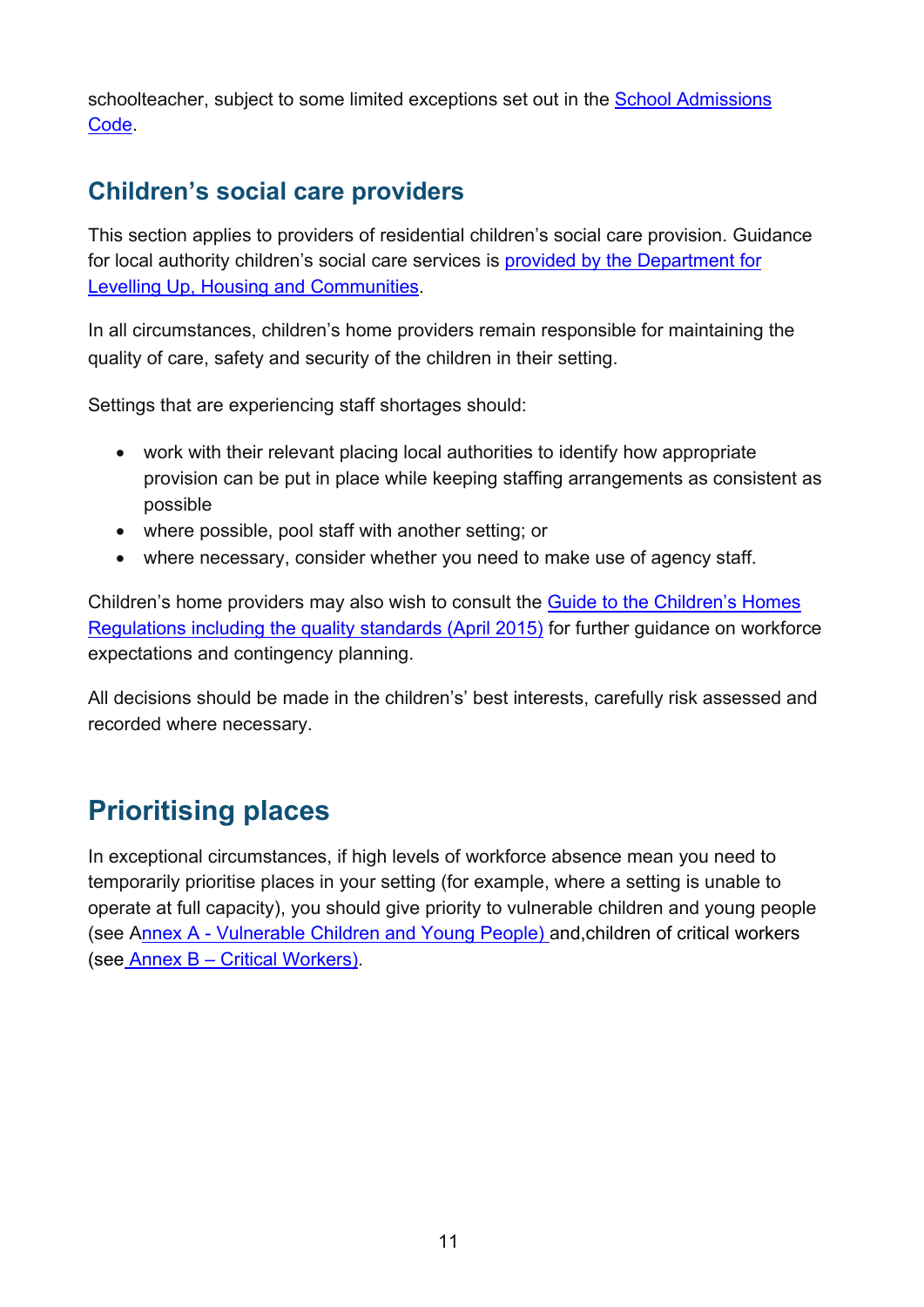# <span id="page-11-0"></span>**Early Years providers**

Early years, wraparound provision, and out of school settings should then also give priority to 3- and 4-year-olds, in particular those who will be transitioning to Reception, followed by younger age groups.

Local authorities should work with settings to identify provision for children who need places.

# <span id="page-11-1"></span>**Remote education**

Where possible, schools and colleges should provide remote education to allow pupils and students to keep pace with their education when in-person attendance in school or college is either not possible or contrary to government guidance. Schools and FE providers should therefore continue to be prepared to implement high-quality remote education so that any pupil or student who is well enough to learn from home, but unable to attend school in person, can continue to do so.

Some pupils and students with SEND may not be able to access remote education without adult support and so schools and colleges should work collaboratively with families to put in place reasonable adjustments so that pupils with SEND can successfully access remote education appropriate for their level of need.

Schools can view guidance for [remote education.](https://www.gov.uk/government/publications/providing-remote-education-guidance-for-schools) We will continue to work with the sector on this, learning from the many examples of excellent practice developed during the COVID-19 pandemic.

FE providers can continue to use the [16 to 19 Bursary Fund](https://www.gov.uk/1619-bursary-fund) to provide financial support to help students overcome specific financial barriers to participation so that they can remain in education. This may include the provision of devices and connectivity support. As set out in 16 to 19 Bursary Fund guidance, you should decide what support a student needs on the basis of individual assessment, in line with bursary fund rules.

<span id="page-11-2"></span>HE providers should only consider limiting face-to-face education as a last resort by implementing blended learning for those unable to attend in person. Providers should limit how long these measures are used, to minimise disruption to face-to-face education and protect the most vulnerable.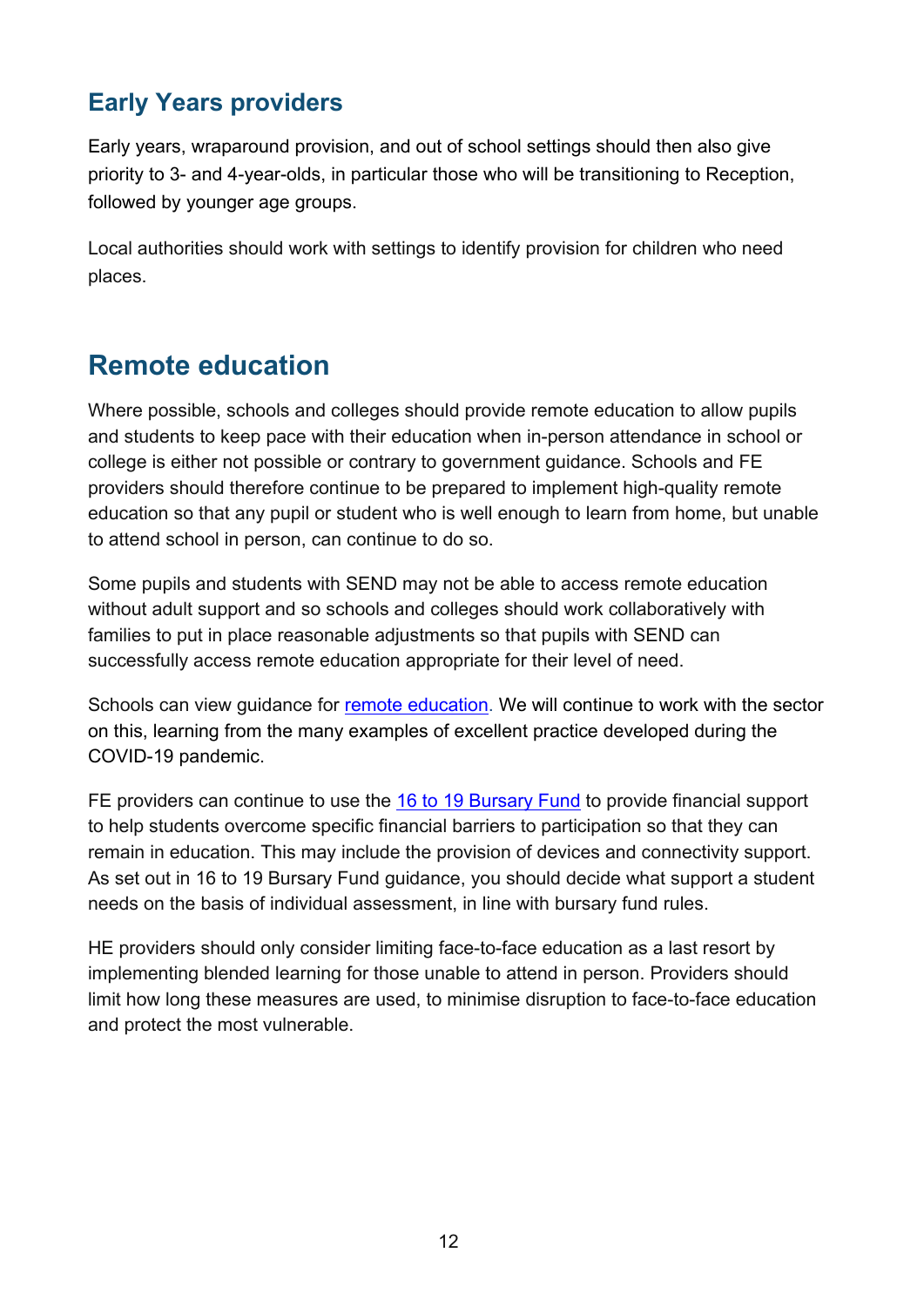# **Free School Meals**

## <span id="page-12-0"></span>**Early Years**

In any instance where an eligible child is at home due to an emergency situation at their setting, those children who qualify for benefits-related free meals should receive this support as normal (where possible) for example via the provision of a lunch parcel.

In all other settings, where free meals do not apply, you may charge for meals in line with national entitlements guidance. You should consider the impact of charges on disadvantaged families.

## <span id="page-12-1"></span>**Schools and FE**

Schools should speak to their school catering team or provider about the best arrangements for providing school meals for pupils in an emergency. They should provide meal options for all pupils who are in school, and meals should be available free of charge to all infant pupils and pupils who meet the benefits-related free school meals eligibility criteria.

Where pupils eligible for benefits-related free school meals are receiving remote education, schools should work with their school catering team or food provider to provide good quality lunch parcels. This will ensure that eligible pupils continue to be supported for the short period where they are unable to attend school.

Schools should make sure that they identify pupils with any medical conditions, including allergies, to ensure that all pupils are able to eat a school lunch safely. This is particularly important in circumstances where caterers are not serving meals to pupils directly but where for example, pupils are being served food in the classroom. Further information is available in [allergy guidance for schools.](https://www.gov.uk/government/publications/school-food-standards-resources-for-schools/allergy-guidance-for-schools)

FE providers should continue to support students who are studying remotely with free meals if they are eligible.

# <span id="page-12-2"></span>**Recording attendance during an emergency**

Schools should continue to record pupil absence in the register in the line with the Pupil [Registration Regulations and school attendance guidance](https://www.gov.uk/government/publications/school-attendance) using the most appropriate code. Where pupils are unable to attend school in exceptional circumstances they can be recorded as Code Y (unable to attend in exceptional circumstances) unless a more appropriate code applies. Where pupils are unable to attend school because they are ill or have an infectious illness they should be recorded as Code I (illness).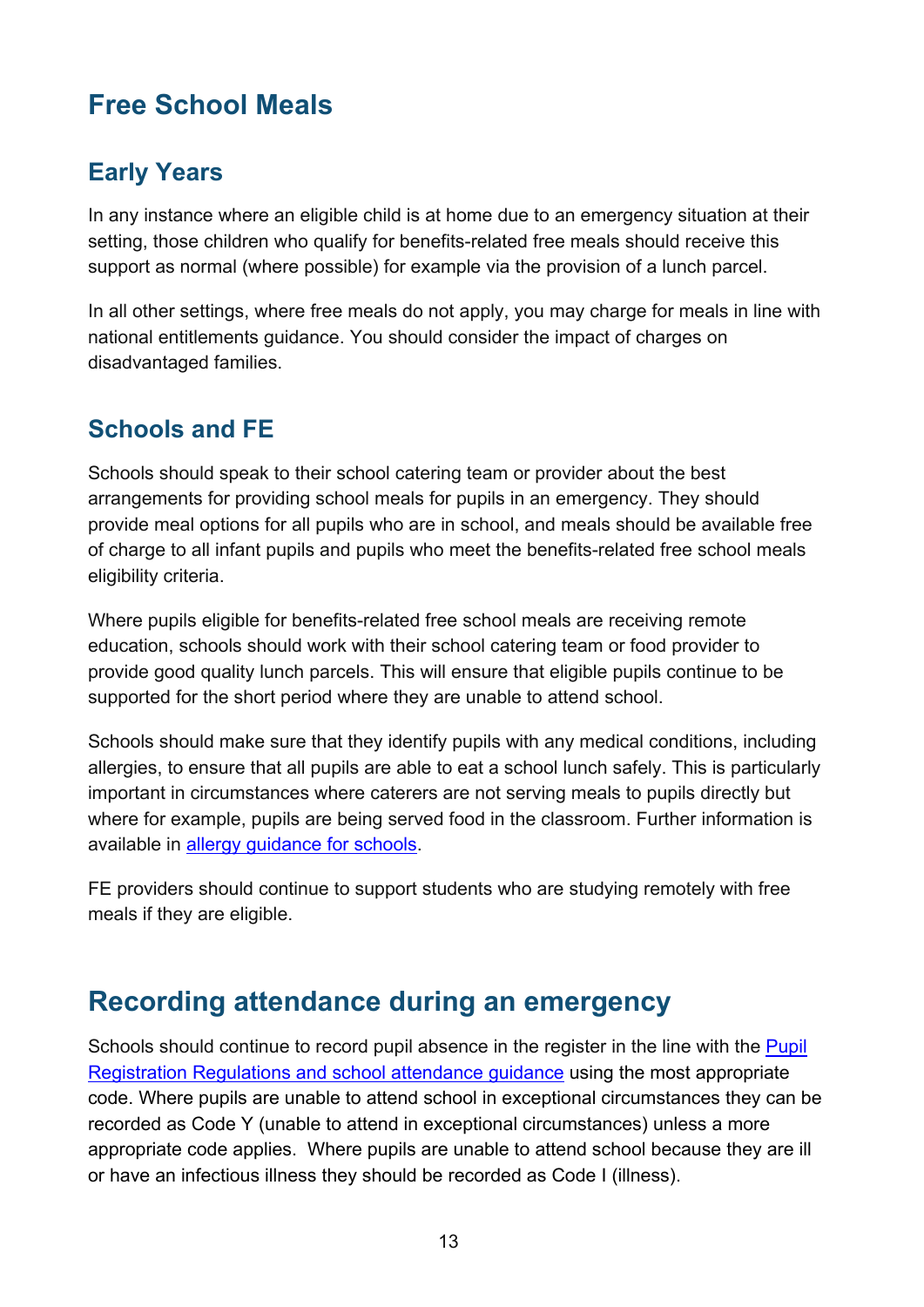# <span id="page-13-0"></span>**Vulnerable Children and Young People**

In all circumstances, vulnerable children and young people should be prioritised for continued face-to-face education and childcare.

You must also continue to have regard to any statutory safeguarding guidance that applies to you and your setting, including:

- [Keeping children safe in education](https://www.gov.uk/government/publications/keeping-children-safe-in-education--2)
- [Working Together to Safeguard children](https://www.gov.uk/government/publications/working-together-to-safeguard-children--2)
- [the Early Years Foundation Stage \(EYFS\) framework](https://www.gov.uk/government/publications/early-years-foundation-stage-framework--2)

It is important that early years settings, schools (including mainstream and specialist settings) and further education providers put in place systems to keep in contact with vulnerable children and young people if they are not attending, particularly if they have a social worker.

This includes

- notifying their social worker (if they have one) and, for looked-after children, the local authority virtual school head
- agreeing with the social worker the best way to maintain contact and offer support
- keeping in contact with vulnerable children and young people to check their wellbeing and refer onto other services if additional support is needed

In determining who is vulnerable, you may find the definition of vulnerable children and young people in place during the COVID-19 pandemic useful to keep in mind - which can be found at Annex A – [Vulnerable Children](#page-20-0) and Young People. Some children and young people may be vulnerable who are not officially in statutory systems, and you should seek to support any children and young people who you believe may have challenging circumstances at home.

Safeguarding and promoting the welfare of children remains of paramount importance. There should be no change to local multi-agency safeguarding arrangements, which remain the responsibility of the 3 safeguarding partners:

- local authorities
- clinical commissioning groups
- chief officers of police

In the event of an emergency, we would expect all local safeguarding partners to be vigilant and responsive to all safeguarding threats with the aim of keeping vulnerable children and young people safe.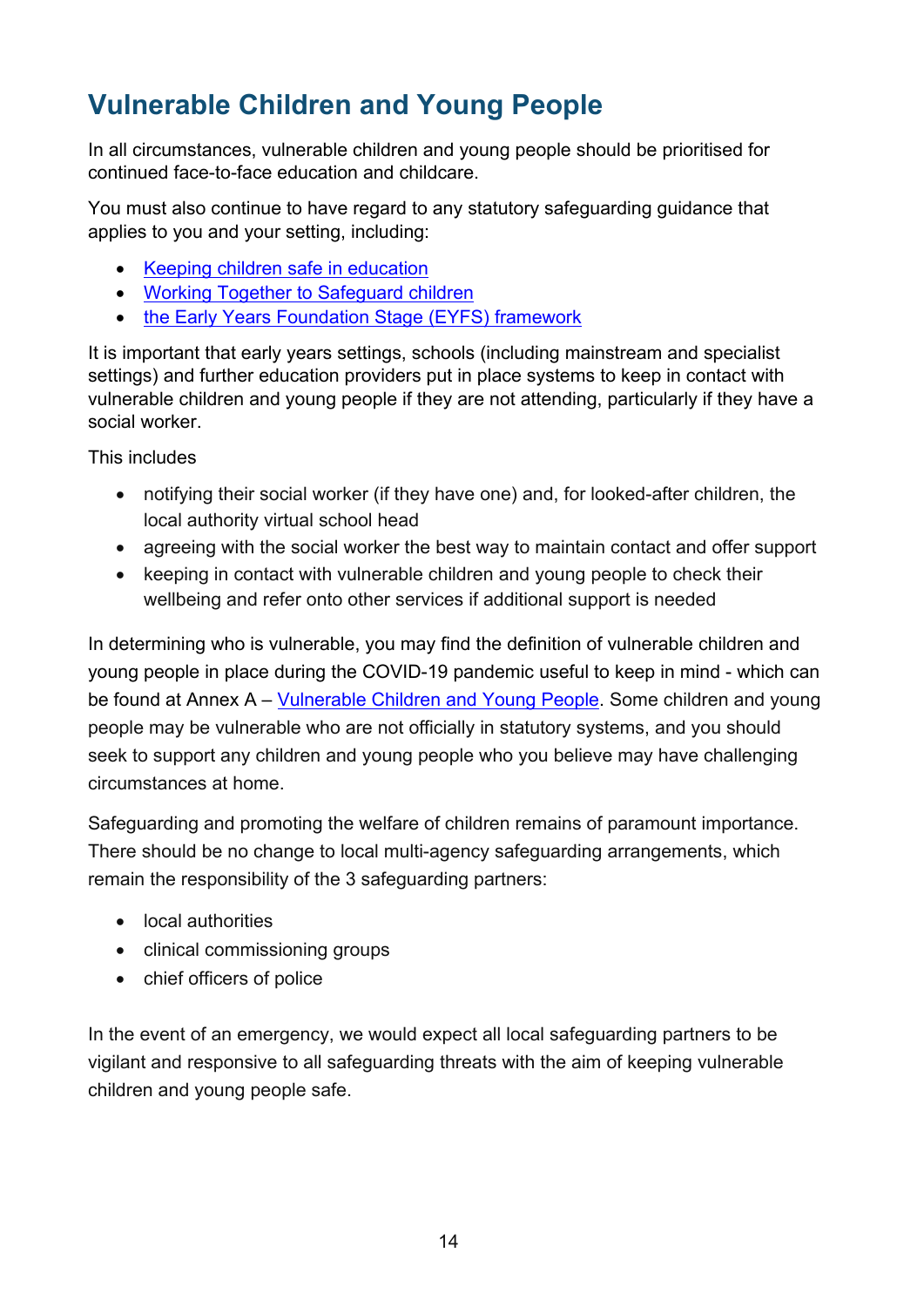## <span id="page-14-0"></span>**Safeguarding partners and designated safeguarding leads**

Schools, including maintained nursery schools, and colleges must continue to have regard to statutory safeguarding guidance [Keeping children safe in education,](https://www.gov.uk/government/publications/keeping-children-safe-in-education--2) and they will have a trained designated safeguarding lead (DSL) (or deputy) available on site. However, we recognise that for some settings there may be operational challenges to this. In such cases, there are 2 options to consider:

- a trained DSL (or deputy) from the setting can be available to be contacted via phone or online video, for example working from home
- sharing trained DSLs (or deputies) with other settings, schools or FE providers (who should be available to be contacted via phone or online video)

Where a trained DSL (or deputy) is not on-site, in addition to one of the 2 options, a senior leader should take responsibility for co-ordinating safeguarding on site.

Local authorities and children's social care providers should continue to work with local safeguarding partners to ensure continuity and consistency of support – throughout any emergency – including support for the mental health of looked-after children and care leavers.

Local authorities should follow the statutory [guidance on promoting the health and](https://www.gov.uk/government/publications/promoting-the-health-and-wellbeing-of-looked-after-children--2)  [wellbeing of looked-after children](https://www.gov.uk/government/publications/promoting-the-health-and-wellbeing-of-looked-after-children--2) and:

- look out for issues that may affect looked-after children's mental health and wellbeing
- encourage looked-after children to speak to their social worker, carer or other trusted adult about how they are feeling
- ensure they get the help and support they need

# <span id="page-14-1"></span>**Wellbeing and support**

Some children, young people and adults may experience a variety of emotions in response to an emergency situation, such as anxiety, stress, or low mood. You can access useful links and resources of support on the [MindED](https://www.minded.org.uk/) learning platform for professionals.

Other mental health resources for children and young people include:

- [Promoting and supporting mental health and wellbeing in schools and colleges](https://www.gov.uk/guidance/mental-health-and-wellbeing-support-in-schools-and-colleges)
- UKHSA's [Every Mind Matters](https://www.nhs.uk/oneyou/every-mind-matters/)
- [Become's care advice line](https://becomecharity.org.uk/for-young-people/care-advice-line/coronavirus-advice/) for looked-after children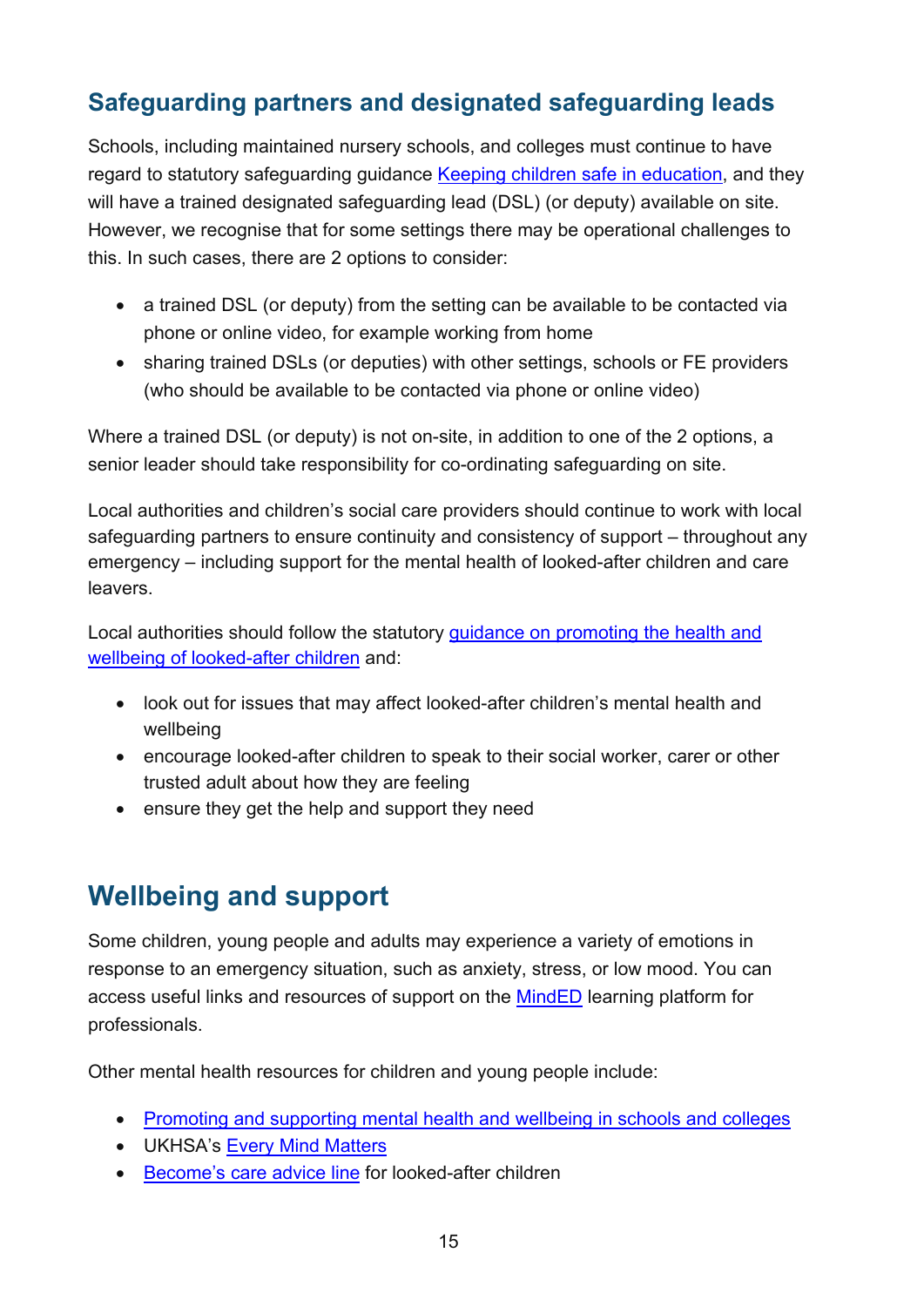• NHS guidance resources and services for [mental health, learning disabilities and](https://www.england.nhs.uk/coronavirus/community-social-care-ambulance/mental-health/) [autism](https://www.england.nhs.uk/coronavirus/community-social-care-ambulance/mental-health/)

We recommend that settings work collaboratively with children, young people, adults, and their families who are anxious to reassure them. Discussions should have a collaborative approach, focusing on the welfare of the child or young person and responding to the concerns of the parent, carer or young person.

# <span id="page-15-0"></span>**Exam and assessment disruption**

You should prepare for possible disruption to exams or assessment as part of your emergency planning and make sure your staff are aware of these plans.

In the very exceptional circumstances where you might need to close your setting, or if a pupil or student misses an exam or formal assessment due to circumstances beyond their control, you should discuss alternative arrangements with your awarding bodies.

In line with awarding body requirements, you should have contingency plans in place, including alternative venue arrangements, sufficient invigilator cover, and plans for if the exams officer is absent.

You are responsible for making sure pupils, students, parents and carers know what has been agreed, for example:

- plans for using alternative venues
- where a pupil or student is absent for acceptable reason, the opportunity to apply for special consideration to receive an exam result, based on the exams and nonexam-assessment that the student was able to complete
- the opportunity for pupils and students to sit any missed exam or formal assessment at a later date, where their qualification allows it

## <span id="page-15-1"></span>**Assessments**

If you have to close your school, or if a pupil misses a statutory assessment due to an emergency, you should consider alternative arrangements in line with the relevant guidance from the Standards and Testing Agency (STA) or the department.

You are responsible for making sure parents, carers and children know what has been agreed, for example:

- moving the assessment to a different point in the assessment window where the assessment and reporting arrangements give you flexibility
- agreeing with STA a timetable variation (for the assessment to be taken on an alternative day) for end of key stage 2 tests in English reading and mathematics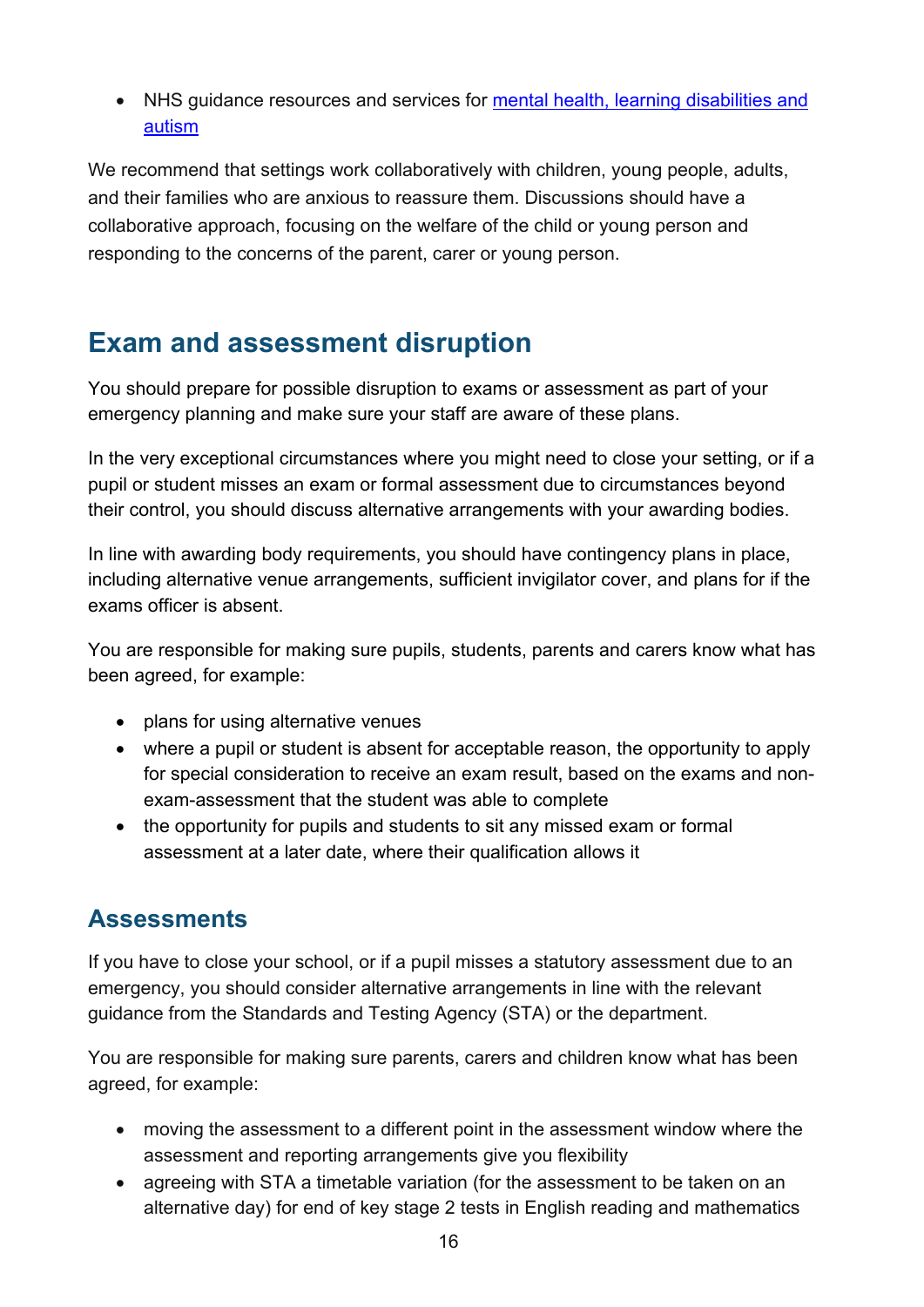• reporting alternative information about a child's performance to their parents where it is not possible for the child to take the statutory assessment

## <span id="page-16-0"></span>**Selective Admissions Testing**

Where an admission authority or local authority assesses a child's ability or aptitude to determine admission, it should prepare for possible disruption to selection assessments as part of its emergency planning. Schools should make sure their staff are aware of these plans.

Test venues should follow UKHSA's [health protection in education and childcare settings](https://www.gov.uk/government/publications/health-protection-in-schools-and-other-childcare-facilities)  [guidance.](https://www.gov.uk/government/publications/health-protection-in-schools-and-other-childcare-facilities) Admission authorities for selective schools are required to make alternative arrangements to assess children who are unable to take a selection test on the specified test day(s) in accordance with the [School Admissions Code](https://www.gov.uk/government/publications/school-admissions-code--2) requirements.

In addition, those organising tests will need to consider if any outbreak merits:

- assessing ability or aptitude via an online test (where available), or by teacher assessment of ability or aptitude
- using alternative venues; and
- changes to test dates

# <span id="page-16-1"></span>**SEND and specialist settings**

Health professionals attending a setting may be following slightly different guidance from UKHSA due to their wider work in settings with vulnerable adults.

In an emergency, where possible, specialists, therapists and other health professionals who support children and young people with SEND (for example speech and language therapists, physiotherapists, occupational therapists, educational psychologists and specialist teachers), should provide interventions as usual.

Where children and young people with EHC plans are not attending their education setting because they are following public health advice, multi-agency professionals should collaborate to agree how to meet their duties to deliver the provision set out in the EHC plan.

Some pupils and students with SEND may need specific help adjusting to any changes in their routines that emergency measures may involve. Staff should plan to meet these needs based on the individual pupil or child and their circumstances, for example using social stories.

To make sure pupils and students with medical conditions are fully supported, use individual healthcare plans to help ensure they continue to receive an education in line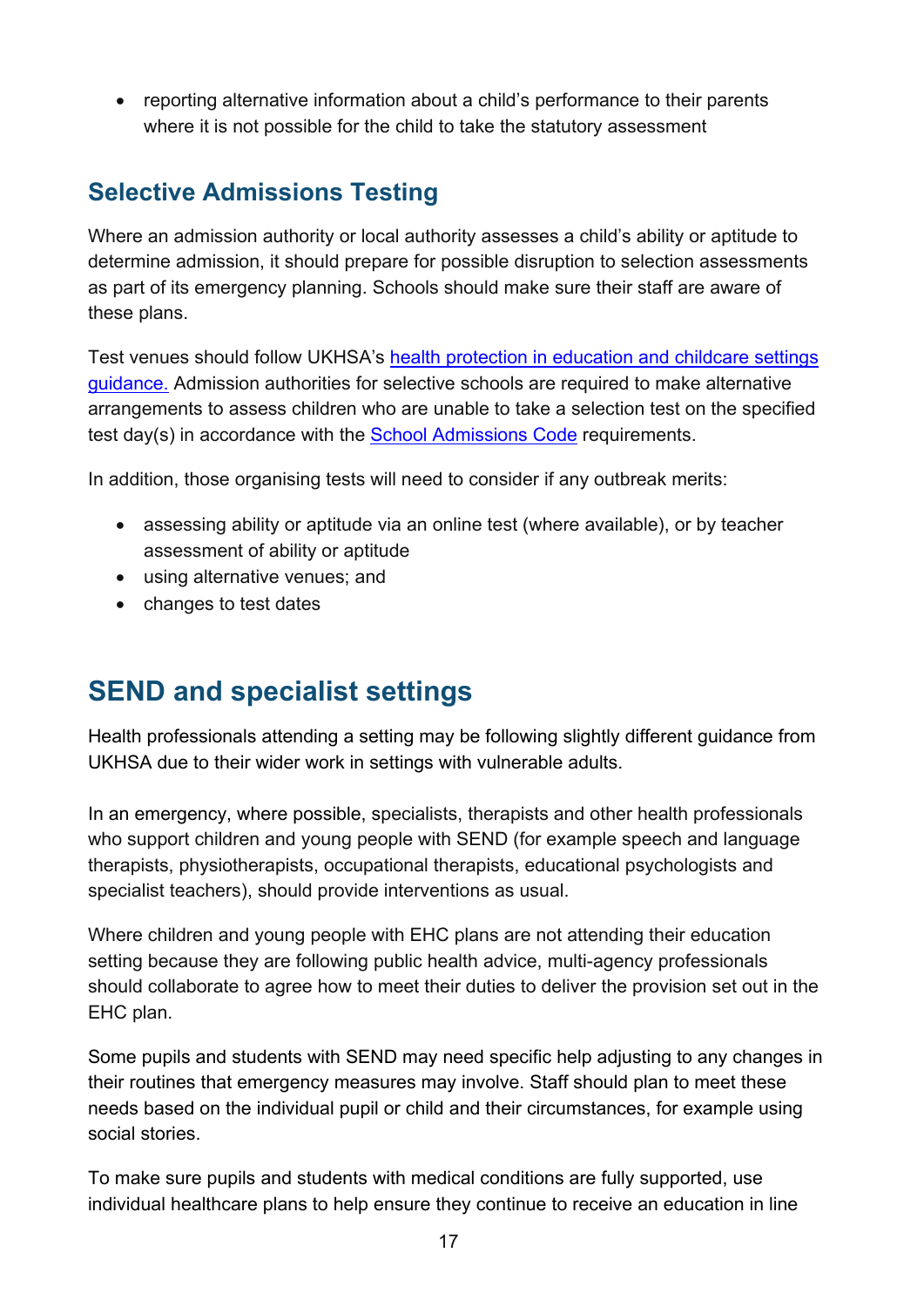with their peers. This should include working with families and the relevant health professionals, as well as local authorities and other services as necessary.

Social care services for disabled children which provide respite care should continue to operate. This includes residential and non-residential respite services and both formal and informal care in the family home.

Settings should consider whether they need any additional processes in place for pupils and students who regularly:

- attend more than one site or different providers
- move between a training provider and workplace as part of an apprenticeship, traineeship or supported internship

# <span id="page-17-0"></span>**Residential specialist settings**

In an emergency situation, it is the general expectation that residential special schools and SPIs continue to maintain full attendance of all pupils and students where possible. In the exceptional circumstances where some pupils and students may need to be sent home, the residential school or college must inform the home LA immediately and both should maintain a register of those sent home. During this period the local authority should contact the family frequently to ensure that risks are being managed and to establish whether additional support is necessary and how that will be delivered.

Any necessary health and therapy support, including access to medical supplies, should continue to be provided if the child or young person returns to their family home.

If settings are temporarily unable to provide full provision it is likely to be preferable to allow the child or young person to remain resident, rather than to send them home, particularly if they lack suitable alternative accommodation. This should be discussed with the family and young person and the commissioning local authority.

# <span id="page-17-1"></span>**Insurance**

## <span id="page-17-2"></span>**Business interruption Insurance**

For childcare providers that have an insurance policy that covers government-ordered closure of a setting and unspecified notifiable disease, you should seek advice from your insurer or broker as to whether the terms and conditions in your policy allow you to make a claim. Advice may also be sought from the [Association of British Insurers \(ABI\).](https://www.abi.org.uk/products-and-issues/choosing-the-right-insurance/business-insurance/business-interruption-insurance/)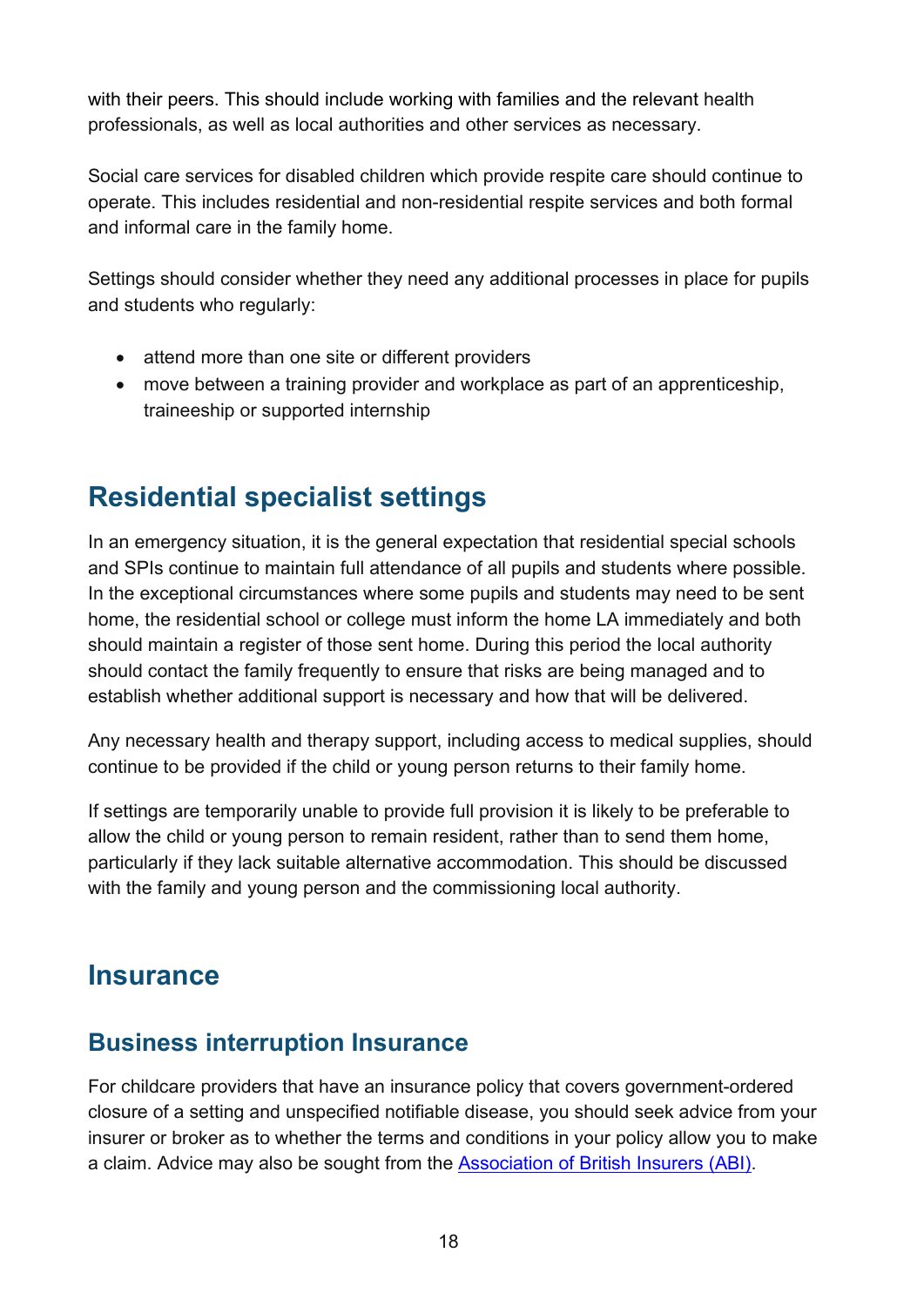Schools that are commercially insured should contact their insurer direct and those schools members of the Departments [Risk Protection Arrangement](https://www.gov.uk/guidance/the-risk-protection-arrangement-rpa-for-schools) (RPA) should refer to the contact details within their member packs

## <span id="page-18-0"></span>**Public liability Insurance**

It is a legal requirement that registered out of school and childcare providers<sup>1</sup> must carry the appropriate insurance (for example, public liability insurance) to cover all premises from which they provide childcare, including childminding. Nurseries should check the terms and conditions of their public liability insurance policies and consult with their insurance providers and brokers to determine their coverage for the emergency. For general advice on insurance matters (but not on specific policies), the ABI can be contacted by telephone on 020 7600 3333 or email [info@abi.org.uk.](mailto:info@abi.org.uk)

Different insurers may offer different forms of emergency coverage; therefore, settings are encouraged to shop around to seek the most suitable cover at the best price. The British Insurance Brokers' Association (BIBA) can offer guidance on how to look across the insurance market for the best deals and may be able to provide names of specialist brokers. BIBA can be contacted at by telephone on 0370 950 1790 or email [enquiries@biba.org.uk.](mailto:enquiries@biba.org.uk) If you are unsure which insurance is relevant, contact your local Citizens Advice Bureau.

<sup>1</sup> Providers registered on the Early Years Register and/or the General Childcare Register under the **Childcare (Early Years Register) Regulations 2008 or the Childcare (General Childcare Register) Regulations 2008** respectively.

# <span id="page-18-1"></span>**Contact details and useful information**

## <span id="page-18-2"></span>**Incident alert team**

#### **Email** [incident.alert@education.gov.uk](mailto:incident.alert@education.gov.uk)

#### **DfE incident support helpline:** Telephone: 0800 046 8687

To provide advice and support to the sector when dealing with emergency situations and incidents. Monday to Friday 8am to 4pm.

## <span id="page-18-3"></span>**Useful information**

You may find the following links useful when considering your plan:

- [Cabinet Office: preparation and planning for emergencies](https://www.gov.uk/guidance/preparation-and-planning-for-emergencies-responsibilities-of-responder-agencies-and-others)
- [Cabinet Office: pandemic flu](https://www.gov.uk/guidance/pandemic-flu)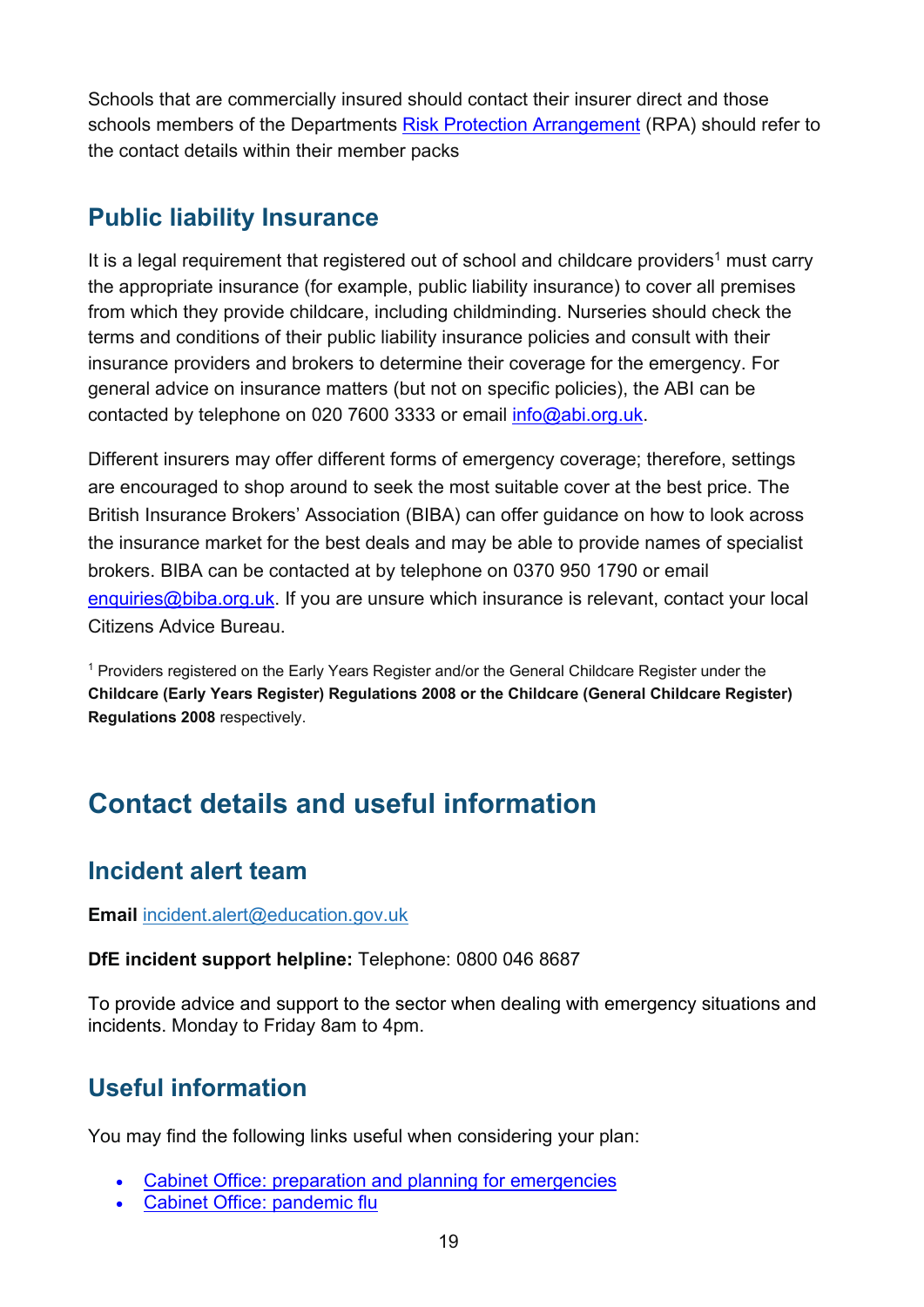- [DfE: health and safety advice for schools](https://www.gov.uk/government/publications/health-and-safety-advice-for-schools)
- [Keeping children safe during community activities, after-school clubs and tuition:](https://www.gov.uk/government/publications/keeping-children-safe-in-out-of-school-settings-code-of-practice/keeping-children-safe-during-community-activities-after-school-clubs-and-tuition-non-statutory-guidance-for-providers-running-out-of-school-settings)  [non-statutory guidance for providers running out-of-school settings](https://www.gov.uk/government/publications/keeping-children-safe-in-out-of-school-settings-code-of-practice/keeping-children-safe-during-community-activities-after-school-clubs-and-tuition-non-statutory-guidance-for-providers-running-out-of-school-settings)
- [DfE: preventing extremism in the education and children's services sectors](https://www.gov.uk/government/publications/preventing-extremism-in-schools-and-childrens-services/preventing-extremism-in-the-education-and-childrens-services-sectors)
- DfE: school security: advice on access to, and barring of individuals from, school [premises](https://www.gov.uk/government/publications/school-security)
- Met Office: severe weather warning system
- [Coronavirus \(COVID-19\) Advice for workplaces \(hse.gov.uk\)](https://www.hse.gov.uk/coronavirus/index.htm?utm_source=hse.gov.uk&utm_medium=refferal&utm_campaign=coronavirus&utm_term=covid&utm_content=home-page-popular)
- [UKHSA Health protection in education and childcare settings](https://www.gov.uk/government/publications/health-protection-in-schools-and-other-childcare-facilities)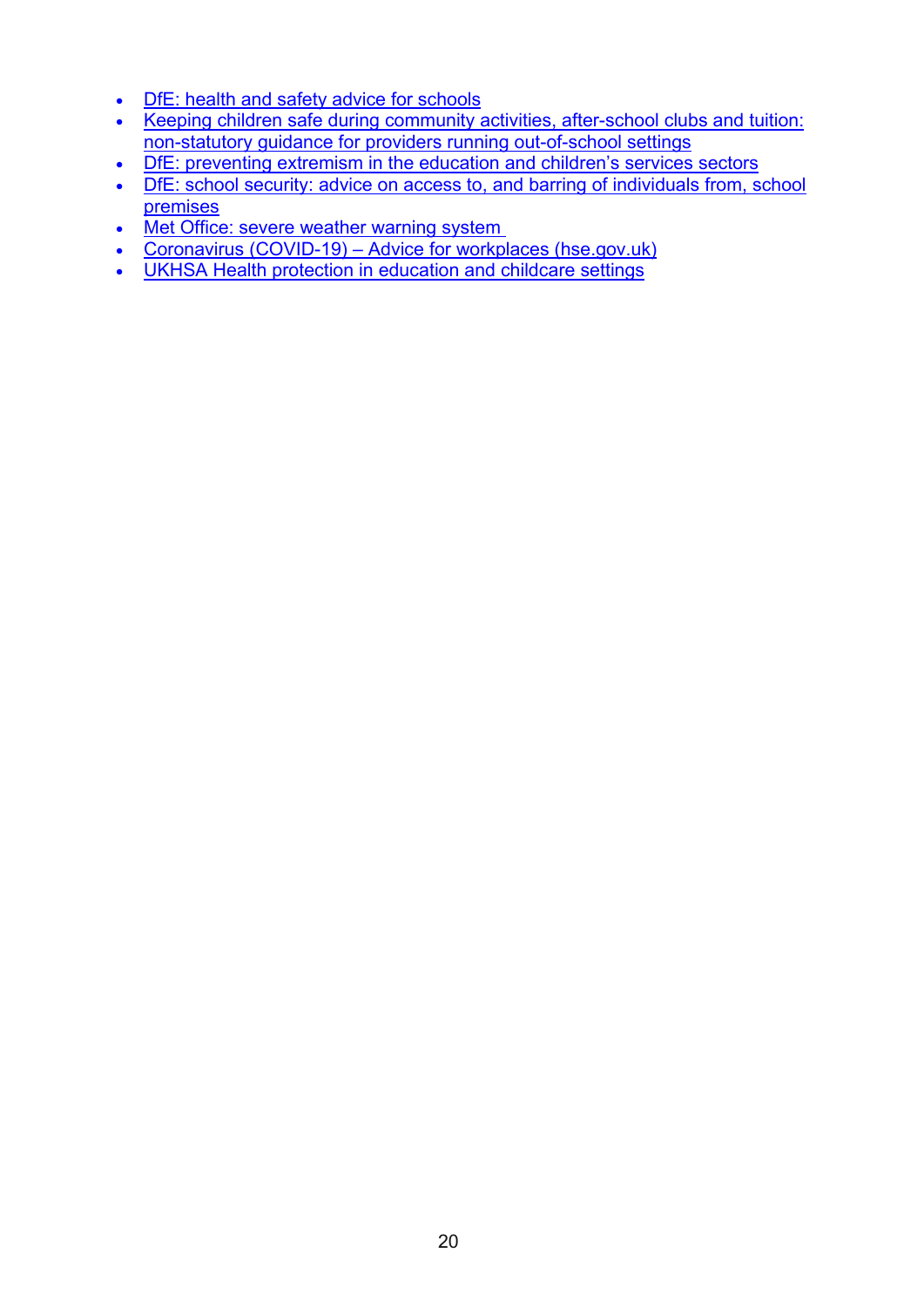# <span id="page-20-0"></span>**Annex A – Vulnerable Children and Young People**

Vulnerable children and young people include those who:

- are assessed as being in need under section 17 of the Children Act 1989, (including children and young people who have a child in need plan or a child protection plan) and children who are looked-after by the local authority
- have an education, health and care (EHC) plan
- have been identified as otherwise vulnerable by educational providers or local authorities (including children's social care services), and who could therefore benefit from continued full-time attendance. This might include:
	- o children and young people on the edge of receiving support from children's social care services or in the process of being referred to children's services or who have previously received support from children's social care services (as identified by local authorities)
	- o adopted children or children on a special guardianship order
	- o those at risk of becoming NEET ('not in employment, education or training')
	- o those living in temporary accommodation
	- o those who are young carers
	- $\circ$  those who may have difficulty engaging with remote education at home (for example due to a lack of devices or quiet space to study)
	- o care leavers
	- $\circ$  children and young people in a family circumstance presenting challenges for them, such as drug and alcohol misuse, parental offending, adult mental health issues and domestic abuse
	- $\circ$  others at the provider and local authority's discretion including pupils and students who need to attend to receive support or manage risks to their mental health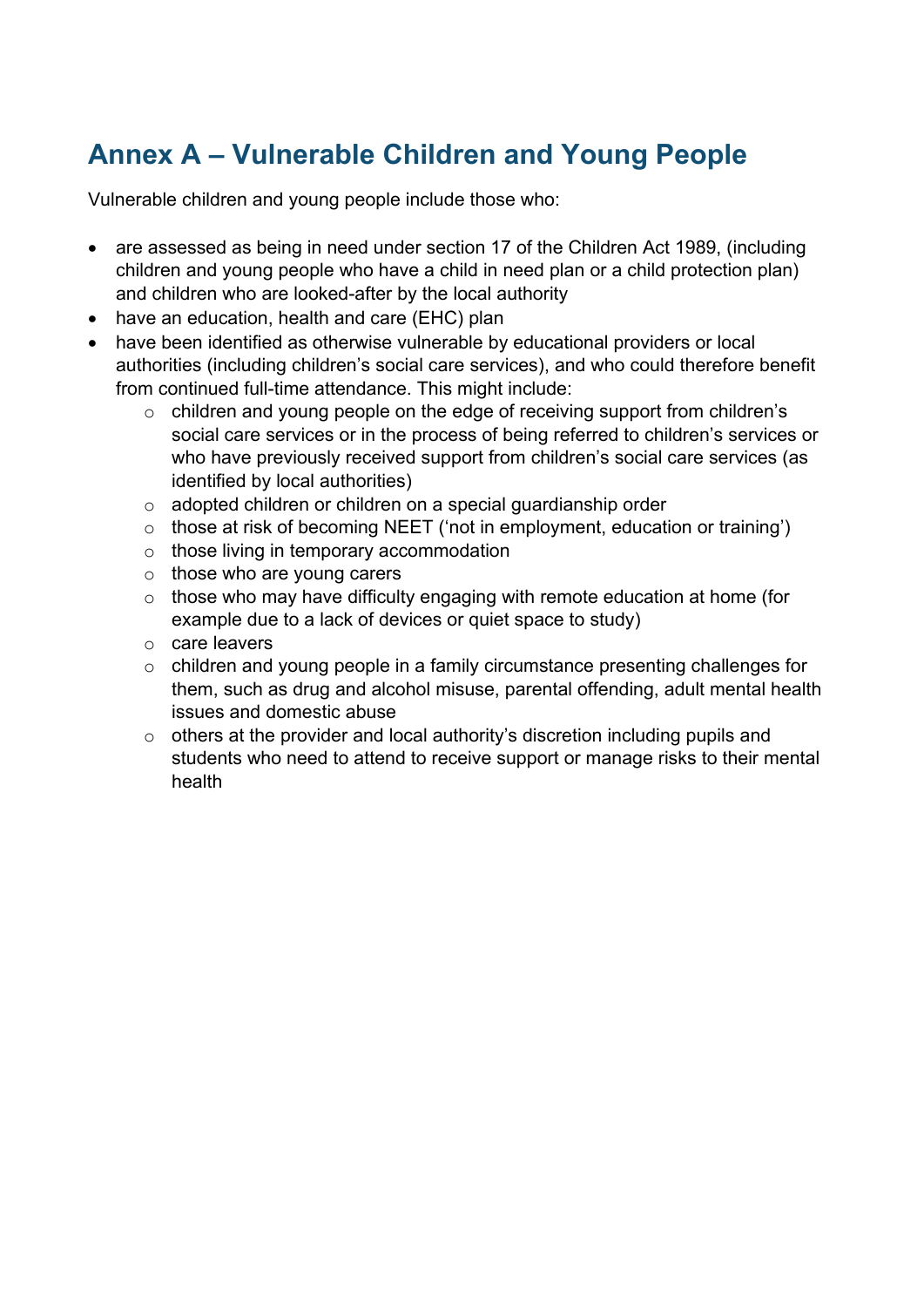# <span id="page-21-0"></span>**Annex B – Critical Workers**

#### **Critical workers**

We expect you to maximise the number of children, pupils and students who are in faceto-face provision during an emergency. If the impact of an emergency means that not everyone can attend face-to-face provision, we expect you to inform parents as part of your emergency communications of the impact, set out the groups you are prioritising for face-to-face provision, and invite parents to tell you if they meet one of the critical worker categories.

Parents whose work is critical to an emergency response include those who work in health and social care and in other key sectors outlined in the following sections. If exceptional circumstances mean that attendance is temporarily limited, children with at least one parent or carer who is a critical worker can go to their setting if required, but parents and carers should keep their children at home if they can.

#### **Health and social care**

This includes, but is not limited to, doctors, nurses, midwives, paramedics, social workers, care workers, and other frontline health and social care staff including volunteers; the support and specialist staff required to maintain the UK's health and social care sector; those working as part of the health and social care supply chain, including producers and distributors of medicines and medical and personal protective equipment.

#### **Education and childcare**

This includes:

- childcare
- support and teaching staff
- social workers
- specialist education professionals who must remain active during an emergency response to deliver this approach

#### **Key public services**

This includes:

- those essential to the running of the justice system
- religious staff
- charities and workers delivering key frontline services
- those responsible for the management of the deceased
- journalists and broadcasters who are providing public service broadcasting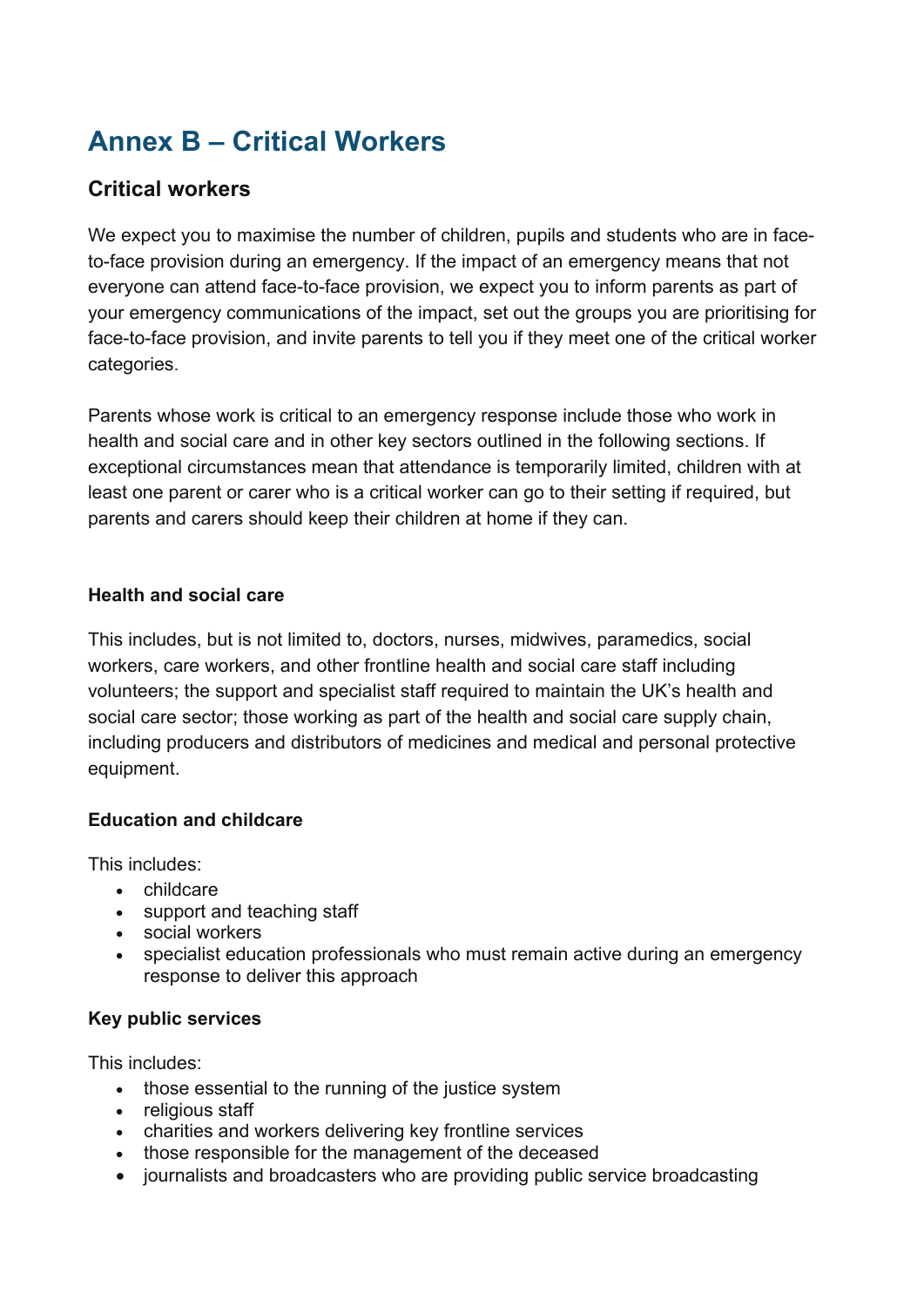#### **Local and national government**

This only includes those administrative occupations essential to the effective delivery of:

- an emergency response
- essential public services, such as the payment of benefits including in government agencies and Arm's length bodies (ALB).

#### **Food and other necessary goods**

This includes those involved in food:

- production
- processing
- distribution
- sale and delivery
- as well as those essential to the provision of other key goods (for example hygienic and veterinary medicines)

#### **Public safety and national security**

This includes:

- police and support staff
- Ministry of Defence civilians
- contractor and armed forces personnel (those critical to the delivery of key defence and national security outputs and essential to an emergency response)
- fire and rescue service employees (including support staff)
- National Crime Agency staff
- those maintaining border security, prison and probation staff and other national security roles, including those overseas

#### **Transport**

This includes those who will keep the air, water, road and rail passenger and freight transport modes operating during an emergency response, including those working on transport systems through which supply chains pass.

#### **Utilities, communication and financial services**

This includes:

- staff needed for essential financial services provision (including but not limited to workers in banks, building societies and financial market infrastructure)
- the oil, gas, electricity, and water sectors (including sewerage)
- information technology and data infrastructure sector and primary industry supplies to continue during an emergency response
- key staff working in the civil nuclear, chemicals, telecommunications (including but not limited to network operations, field engineering, call centre staff, IT and data infrastructure, 999 and 111 critical services)
- postal services and delivery
- payments providers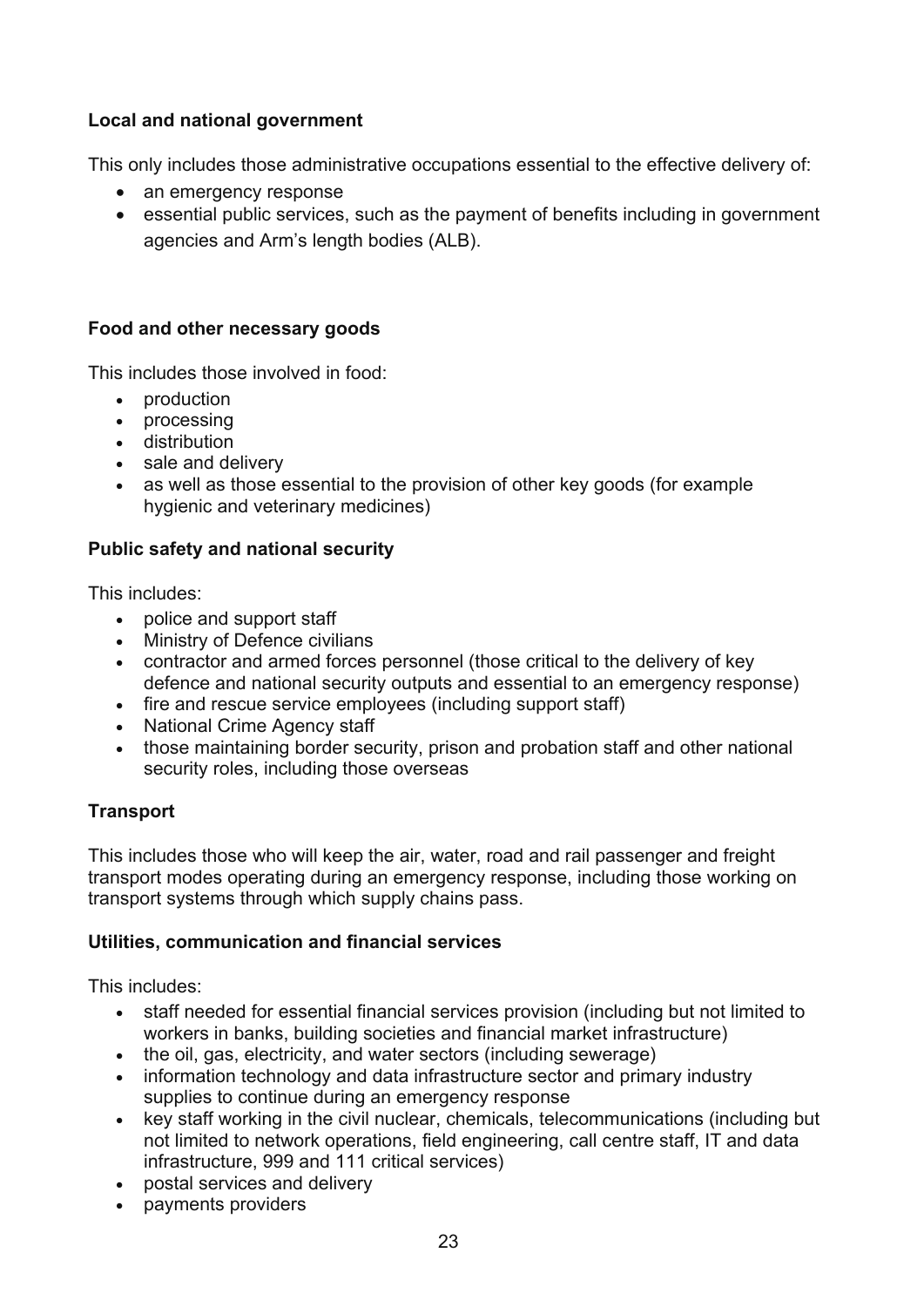• waste disposal sectors